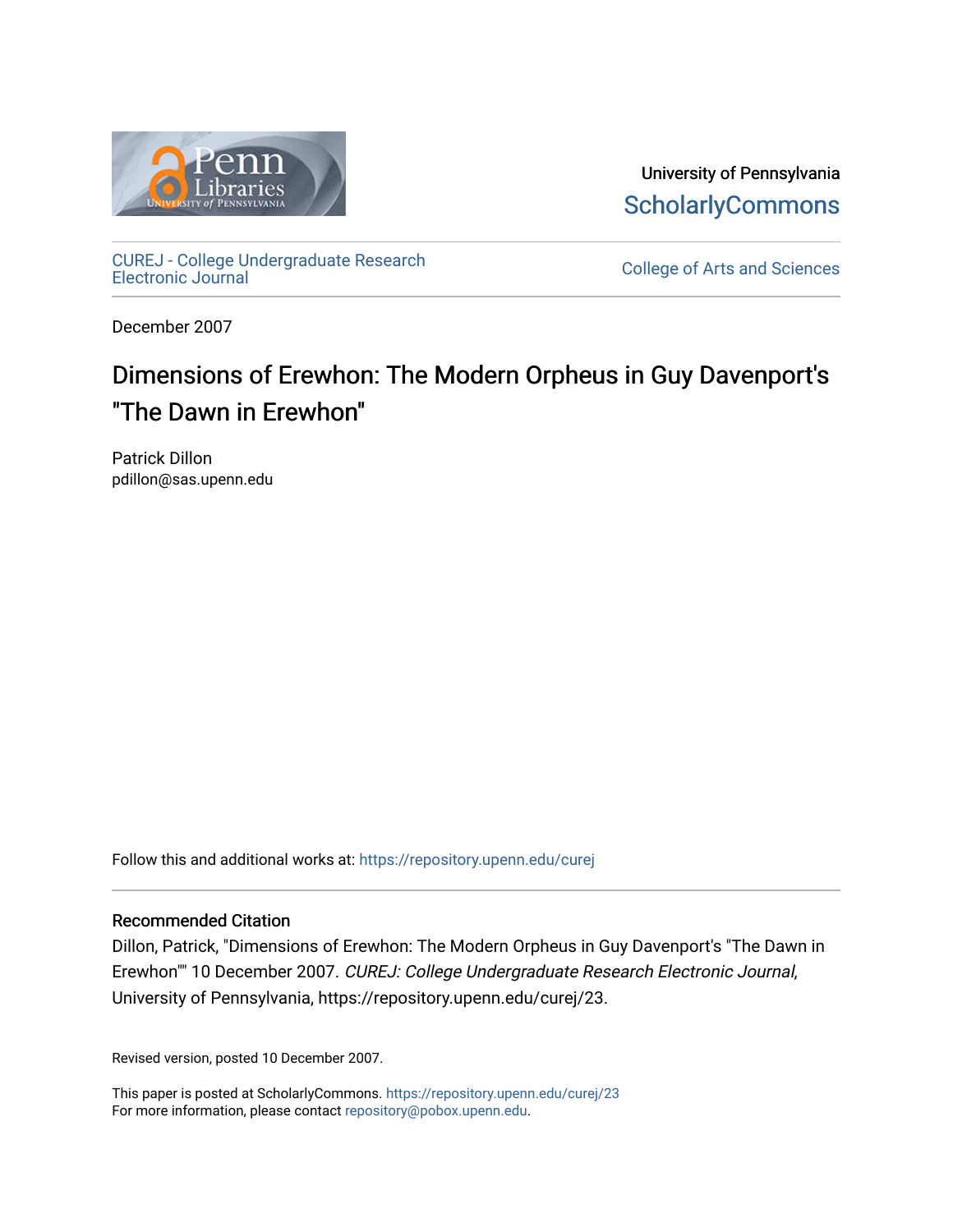## Dimensions of Erewhon: The Modern Orpheus in Guy Davenport's "The Dawn in Erewhon"

### Abstract

In "The Dawn in Erewhon", the concluding novella of Tatlin!, Guy Davenport explores the myth of Orpheus in the context of two storylines: Adriaan van Hovendaal, a thinly veiled version of Ludwig Wittgenstein, and an updated retelling of Samuel Butler's utopian novel Erewhon. Davenport tells the story in a disjunctive style and uses the Orpheus myth as a symbol to refer to a creative sensibility that has been lost in modern technological civilization but is recoverable through art.

### Keywords

Charles Bernstein, Bernstein, Charles, English, Guy Davenport, Davenport, Orpheus, Tatlin, Dawn in Erewhon, Erewhon, ludite, luditism

### **Comments**

Revised version, posted 10 December 2007.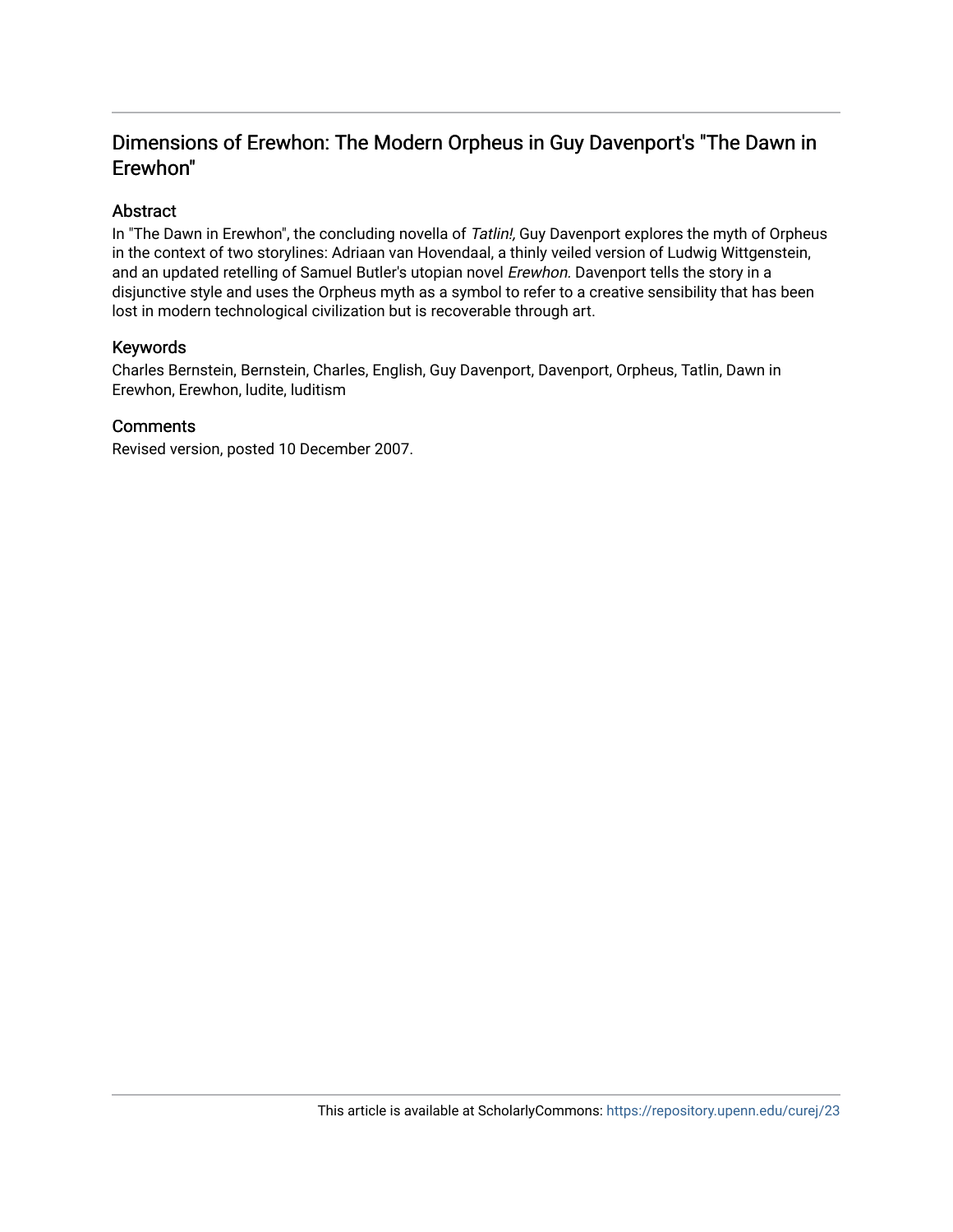### **Dimensions of Erewhon** *The Modern Orpheus in Guy Davenport's "The Dawn in Erewhon"*

### Patrick Dillon

### **Introduction: The Assemblage Style**

Although *Tatlin!* is Guy Davenport's first collection of fiction, it is the work of a fully mature artist. This level of development is not surprising when we consider that "The Aeroplanes at Brescia", the first of the collected stories to be published, appeared in *The Hudson Review* in 1970, when Davenport was forty years old. Earlier, during his undergraduate days at Duke, Davenport had flirted with fiction writing and produced several short stories, which literary critic and Davenport's personal friend Wyatt Mason labeled as distinctly "Southern" in tone and concern. After graduation, Davenport continued to write through his career as student and teacher, but produced basically everything except fiction: translations, poems, and essays. Each of these genres would subsequently be reflected in the fiction.

Throughout his lifelong academic career, Davenport was a champion of the High Modernism of Pound, but his fiction is arguably Postmodern. Davenport's fiction resembles the all-encompassing range of his essays rather than wholly embracing the aesthetic subject matter. Taking Pound's definition of masters as "men who have combined a number of such processes, and who used them as well or better than the inventors," Davenport may be a master of Postmodernism but he is not a master of Modernism; Modernist tropes and devices are just one among many of the historical aesthetics Davenport selects to form his fiction.<sup>1</sup> Indeed, Davenport does not call his fiction "stories". Instead, he stresses their collage-like nature by terming them "assemblages", a term derived from art history.

 <sup>1</sup> Ezra Pound, *ABC of Reading* (New York: New Directions, 1960), 39.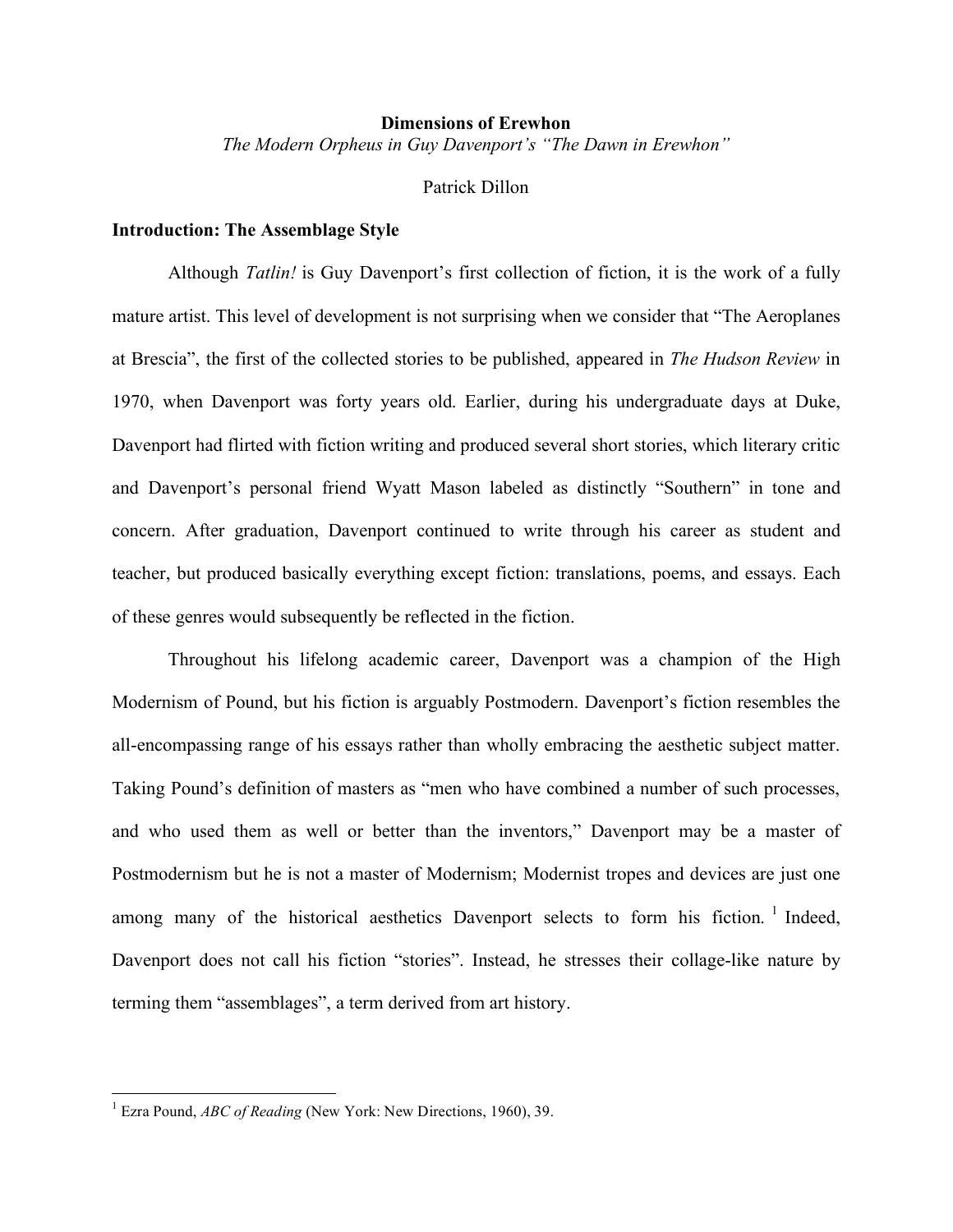Calling a fictional story an *assemblage* not only draws attention to the artificiality of the text, but also provides a paradigm for the reader's reception. In the original context, *assemblage* refers to sculptures comprised of found objects. Joseph Cornell's "boxes" are probably the greatest example. <sup>2</sup> Davenport's assemblages, of course, are comprised primarily of his own invention, but Davenport readily employs *objets trouvés* from history. Furthermore, Davenport's methods of composition often involve arranging already composed sentences from his journals or "workbooks." By combining these discreet elements into a single unified work of art, like the visual assemblage, he creates an aesthetic of disjunctive parataxis.

In his handful of interviews and autobiographical writings, Davenport does not confine the term assemblage to refer to specific stories, but the appellation *assemblage* should only be applied to certain pieces of Davenport's fiction, which share a very pronounced feature. All of Davenport's assemblages have discrete blocks of text, which are sometimes set off by titles, as in "Wo es war, soll ich werden":

#### **RUE DE FLEURUS**

Human nature is not interesting. The human mind is interesting and the universe.

#### **PAPYRUS**

Yeshua was the shepherd who abandoned the nine and ninety sheep to find the one sheep which was lost. There was delight in his heart when he found it, for nine and ninety is a number of the left hand, and if one is added to it, it passes to the right.<sup>3</sup>

Like a visual-art assemblage, this style draws attention to the composite nature of the text and uses the visual appearance of the page to group the elements. All of Davenport's stories may be

 <sup>2</sup> Davenport writes about Cornell (and his ill-fated collaboration with Stan Brakhage) in the comical essay "Pergolesi's Dog". While the essay is actually about mistaken convictions, Davenport uses an anecdote about Cornell as a starting point. At the beginning of the essay, he describes Cornell and his boxes: "Cornell [is] the eccentric artist who assembled choice objects in shallow box frames to achieve a hauntingly wonderful, partly surrealistic, partly homemade American kind of art. He lived all his adult life more or less a recluse, on Utopia Parkway in Flushing, New York, sifting through his boxes of clippings and oddments to find the magic combination of things—a celluloid parrot from Woolworth's, a star map, a clay pipe, a Greek postage stamp—to arrange in a shadow box." From Every Force Evolves a Form, (San Francisco: North Point, 1987), 144.<br><sup>3</sup> Guy Davenport. *The Death of Picasso* (Washington: Shoemaker & Hoard, 2003), 323.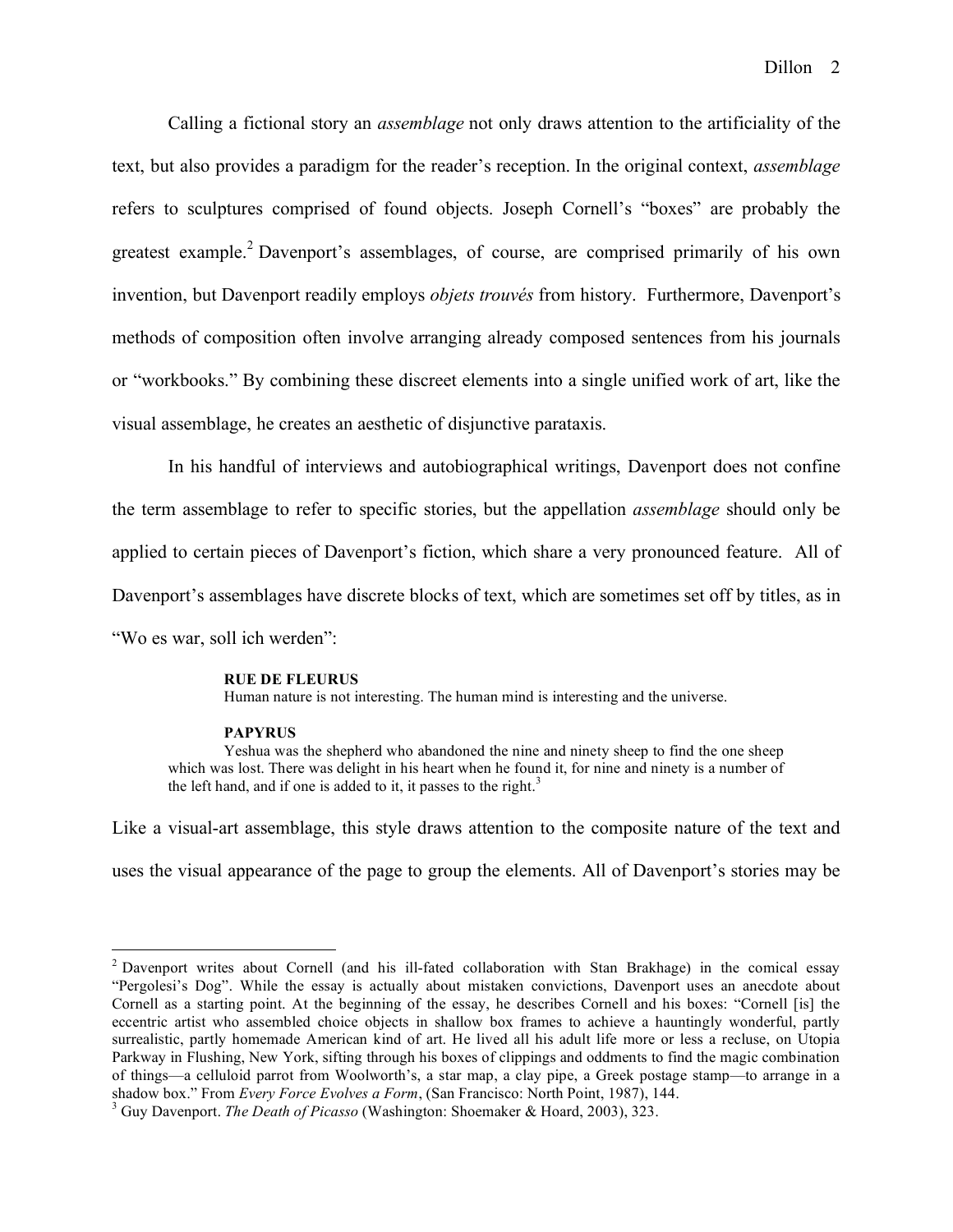assemblages in terms of content, but some of them have a highly developed and consistent style, which we will call the *assemblage style*.

Many of Davenport's most accomplished stories, including "Wo es war, sol lich werden" and "The Ringdove Sign", feature this assemblage style, but it is present in a more crudely developed state in *Tatlin!* The eponymous assemblage features the style in that it is comprised of text blocks set off by bold titles, but it relates the story of the Russian Constructivist in a straightforward chronological narrative. The concluding novella, "The Dawn in Erewhon," more clearly predicts Davenport's later assemblages. As in the excerpt above from "Wo es war, soll ich werden", the sections of "The Dawn" are disjunctive, their relationship is not immediately clear. By studying this assemblage, we can see the early foundations of the assemblage style and develop a model for reading.

Early in the text Davenport provides a historical precedent as a guide for his reader. The first two sections of "The Dawn" respectively introduce the two main storylines, Davenport's character Adriaan van Hovendaal and a retelling of Samuel Butler's *Erewhon*, which basically continue independently until the conclusion. Immediately after these first two sections, Davenport places a translation of the "Shield of Achilles" episode of *The Iliad* (book XVIII, lines 478-617). Disjunctive in its relationship to the preceding chapter, the episode subsequently ties into the main plot when Section Four begins with Adriaan reading Homer. This section does much more to help the reader understand the style than to understand Adriaan's life of the mind. Roughly thirty years after "The Dawn", Davenport acknowledged the Homeric precursor of this tangential style:

Cinema has taught us how to read a flow of images. My method of serial collage is not all that different from Homer's inserting family histories, myths, and long lists of ships into descriptions of battles. My departures from linear narrative are all forays into analogies and metaphors. Our fund of comparisons and similes becomes shopworn over the years. There are ways of sharpening and brightening. "Invent, invent!" said William Carlos Williams. "Make it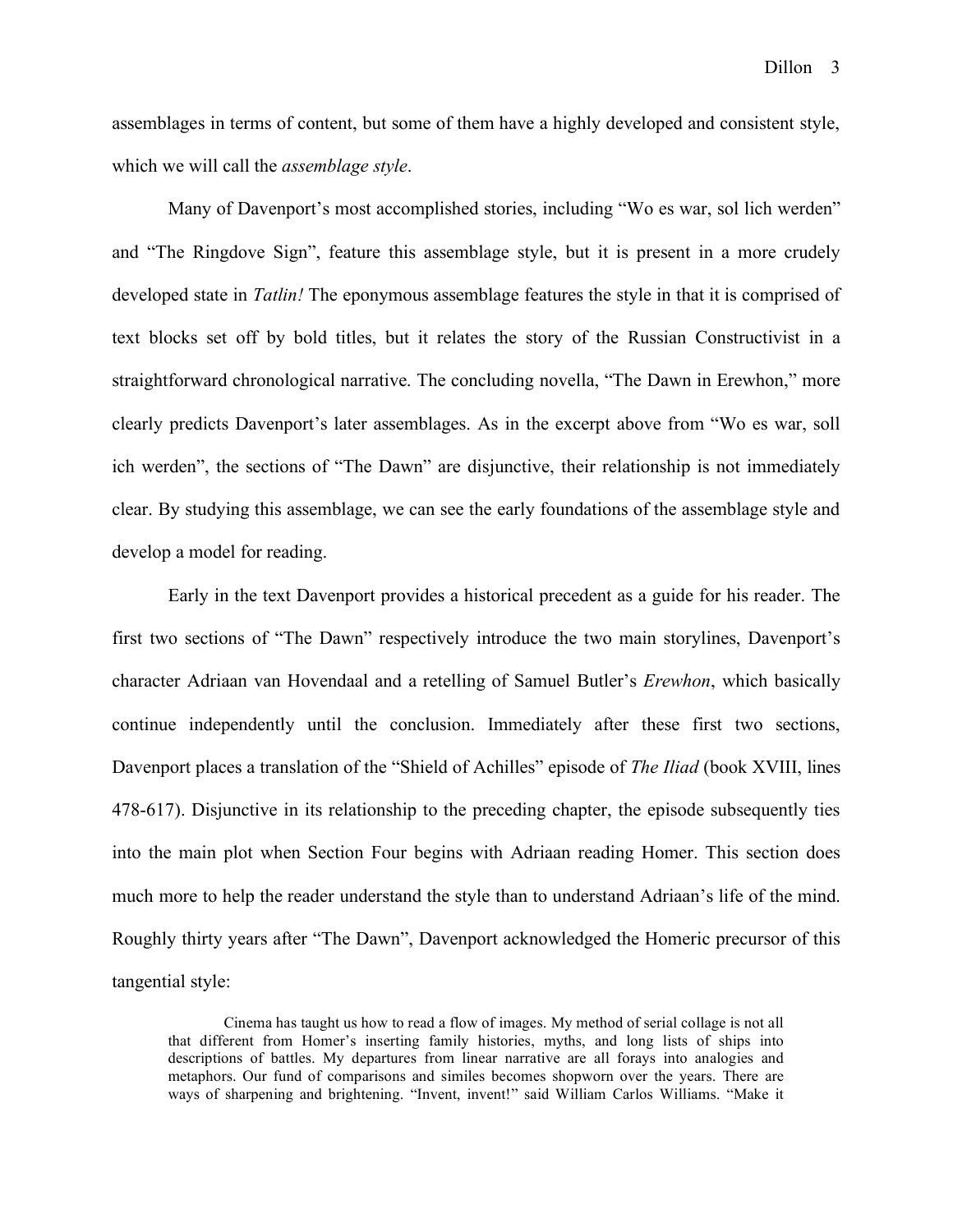new!" (Thoreau, Ezra Pound). The craft of writing has a long history of innovations. These inevitably collide with the traditions we're comfortably used to. <sup>4</sup>

Just as in the epic poem, the Achilles shield episode in "The Dawn" is "a departure from linear narrative". By placing this section so prominently in the story, Davenport helps situate the reader and also establishes the primacy of style in the assemblage.

### **Thesis: Orpheus, the Symbolic Guide**

Like many Modernist texts, "The Dawn" teaches us how to read it. The assemblage style requires special attention from the reader to make sense of the many disjunctive elements; a connection between two paratactic sentences brings not only a certain frisson but also foregrounds the mental thought processes that go into reading and making sense of two objects. The act of reading "The Dawn" tests and develops the creativity of the reader, and these acts are reflected upon in the story. Just as Davenport used the "Shield of Achilles" episode to evoke the precedent of Homer, the symbol of Orpheus guides the reader to understanding the story and its historical context. The symbol of Orpheus is reflexive; it is meta-textual in that it refers to the act of reading the text itself. By studying the symbol, the reader can see how a rather fanciful story of a Dutch philosopher and a society of Erewhonians is relevant to contemporary life and very urgent.

Davenport's use of the myth of Orpheus is complex and multifaceted. On the most principal level, the myth of Orpheus provides a way to think about major themes of subjectivity, the power of art, and the relationship of art and the past. Using Ovid's retelling of the myth as a standard, the story of Orpheus involves these themes in several different ways: Orpheus as poet/philosopher, the animation of the forest and animals, and most famously the gaze that forces

 <sup>4</sup> Guy Davenport, *Circumspectus*, (Champaign: Finial, 2004), 2-3.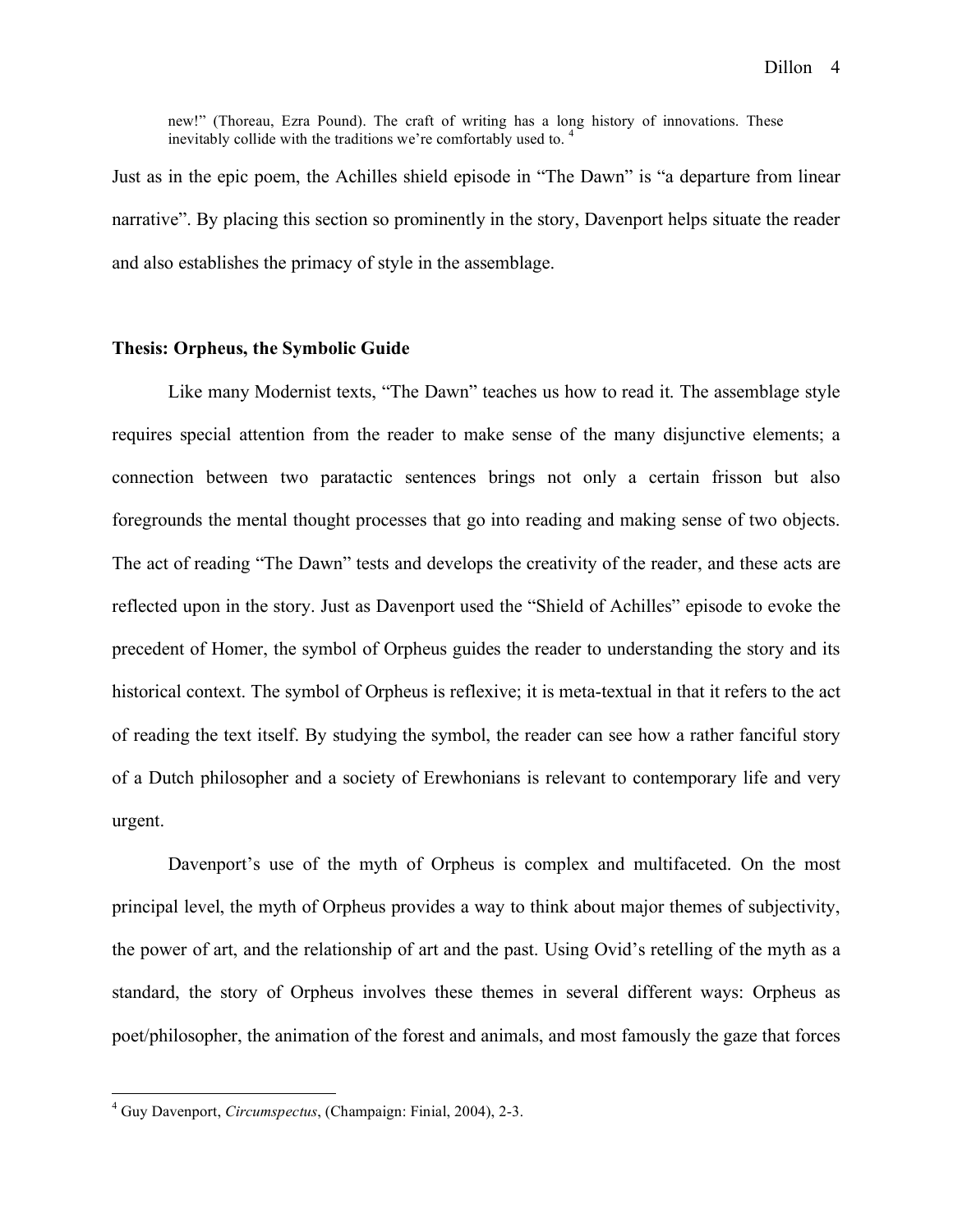Eurydice to remain in the underworld. The gaze upon Eurydice shows not only how subjectivity changes something but also kills it. This violence and the power of the gaze is balanced by the earlier element of the story, the animation of the forest by the power of art. This balance of subjectivity, in which the mind changes objects but also allows those objects to have subjectivity and voice unto themselves is a characteristic of what Davenport calls "the archaic spirit of man". Davenport illustrates an example of this attribution of subjectivity to an object in a literary tradition that revolves around the figure of Orpheus. Beginning with Ovid and continuing into the present with works such as "The Dawn," authors have created landscapes that can also be interpreted as sexualized male and female couples. By explicating passages of literature for the reader, Davenport shows instances of the expanded sensibility at work and the ability to access it through art. By placing selections of this art in his story, Davenport exercises these faculties in the reader.

In contrast to the sexualized landscapes of the Orphic literary tradition, the main visual symbol of "The Dawn" serves to remind us of the unique state of mind in the  $20<sup>th</sup>$  century and the absence of the archaic spirit in our contemporary soceity. Davenport attempts to locate the social factors that have contributed to failure in imagination and advocates individualism in response to the conformity of society. Above all else, Davenport locates the influence of technology on our psychology. The coldly rational scientific exploration of the moon contrasts sharply with the moon that is full of life in mythology. The Erewhonian storyline, continued from the original novels by Samuel Butler, confirms not only this Luddite criticism of technology but also exemplifies adopting the non-rational in order to stay balanced in one's thinking. The other major story line, which focuses around Adriaan van Hovendaal, also exemplifies this concept of balance by presenting Adriaan as an altar-ego to Ludwig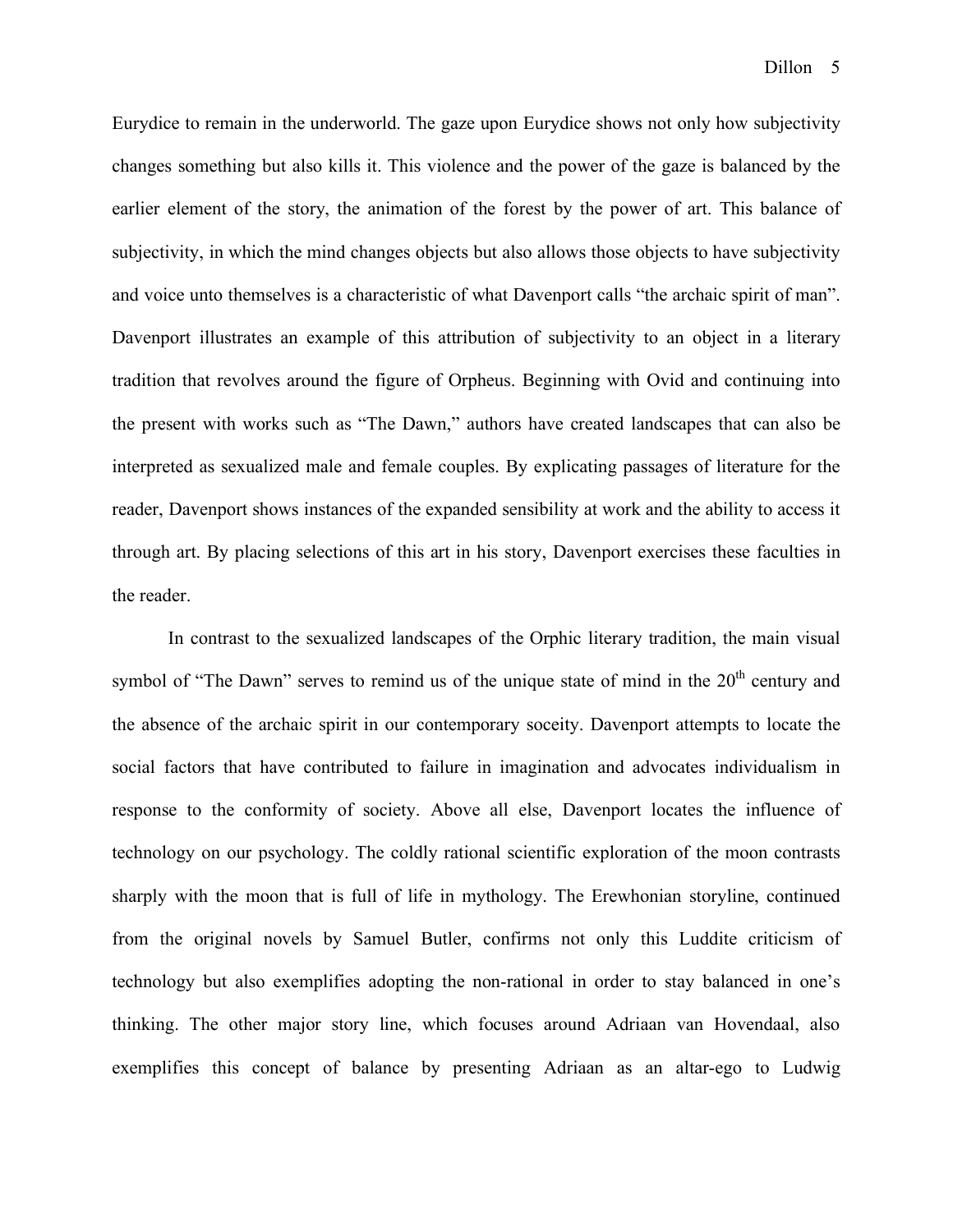Wittgenstein, but one who balances the intellectual pursuit with the physical. These characters stand as exemplary sensibilities in a society that is out of balance. The rapid rise of technology has led to society in the  $20<sup>th</sup>$  century becoming detached from its own human history and this inherent human spirit.

Davenport's stylistic attempt to evoke the archaic spirit is informed by Pound's ideogrammic method. The figure of Orpheus ties this link together and can be seen as a direct acknowledgment to Pound by Davenport. Davenport has written brilliantly on Pound's inspiration by the mythological figure Persephone. She is, of course, the goddess of the underworld, whom Orpheus must charm to retrieve Eurydice. The allusion to Pound evokes a stylistic precedent. Pound's description of his own style could just as well be describing "The Dawn:" "The ideogramic [sic] method consists of presenting one facet and then another until at some point one gets off the dead and desensitized surface of the reader's mind, onto a part that will register."<sup>5</sup> The ideogrammic assemblage style attempts to jumpstart the reader's imagination by putting objects into a new context. Furthermore, Davenport explicating Pound informs our reading. Appropriately, he writes in "Persephone's Ezra:"

The placing of events in time is a romantic act; the *tremendum* is in the distance. There are no dates in the myths; from when to when did Heracles stride the earth? In a century obsessed with time, with archeological dating, with the psychological recovery of time (Proust, Freud), Pound has written as if time were unreal, has, in fact, treated it as if it were space. . . . In Pound's spatial sense of time the past is here now; its invisibility is our blindness, not its absence.<sup>6</sup>

In order to reconnect the reader with the past and reclaim the archaic spirit, Davenport follows Pound's lead to opening the reader's eyes to the life of the world that may lie hidden beneath the surface.

<sup>&</sup>lt;sup>5</sup> Ezra Pound, *Guide to Kulchur*, (New York: New Directions, 1970), 51.<br><sup>6</sup> Guy Davenport quoted in Marjorie Perloff, *The Dance of the Intellect*, (New York: Cambridge UP, 1985), 20.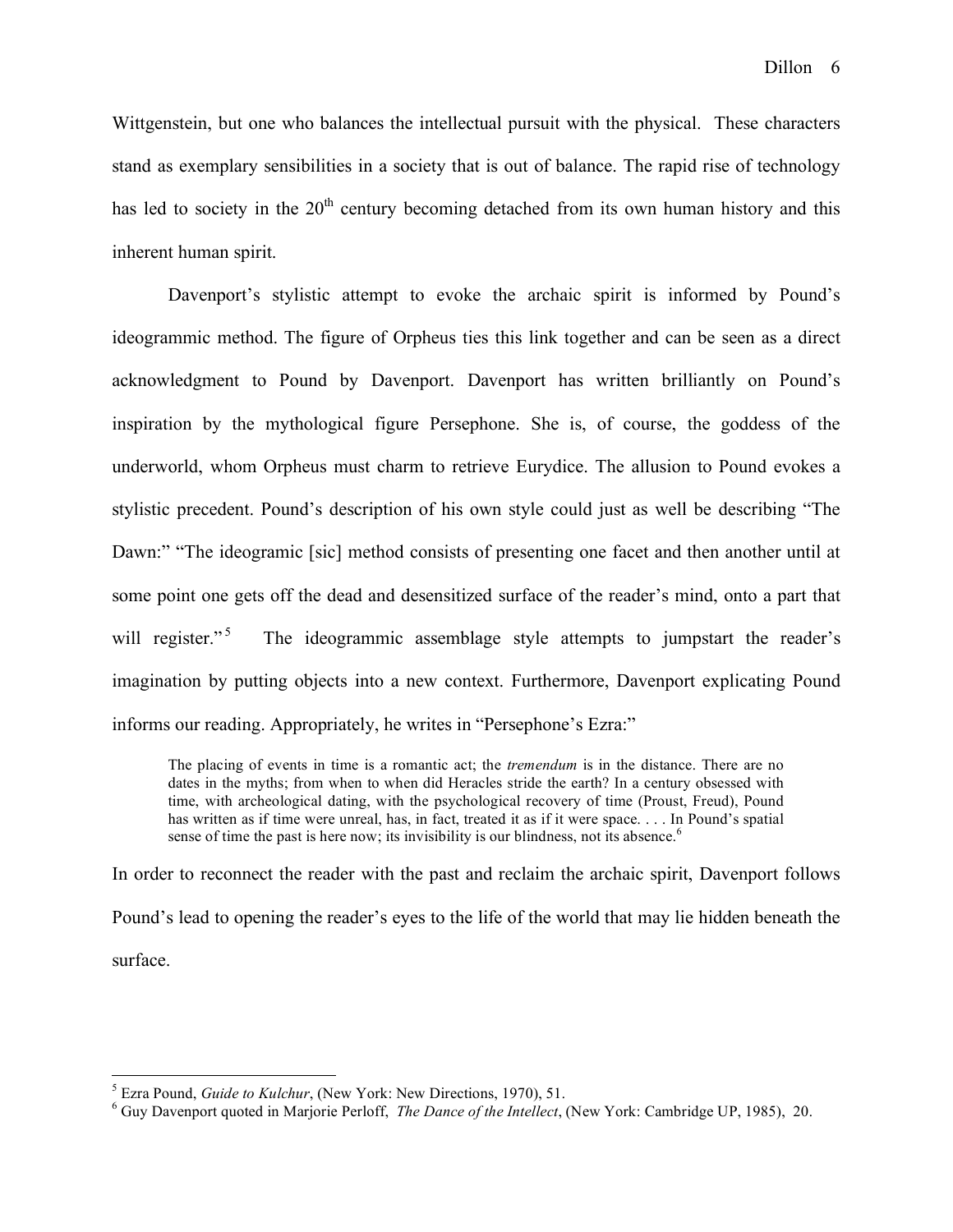By assembling his text as a field of cultural allusions and excerpts from historically real sources, Davenport creates a text that is, in some ways, a natural work like history itself. As Robert L. Caserio observes in his essay "Guy Davenport: Understanding What to Save?" Davenport becomes an Orphic Noah, preserving lost elements vital to our culture.<sup>7</sup> Caserio refers to the entire collection *Tatlin!*, but among those first texts "The Dawn" most reflectively analyzes the importance of culture to society.

### **I: Adriaan as the Orphic Wittgenstein**

If the narrative of the story itself is not enough to establish the identity of Adriaan as Orpheus, Davenport acknowledged his intention in an early interview:

Symbolically, I meant him to be an Orpheus, descending into a new underworld (another reason for [choosing] the Netherlands), trying to find something like the natural archaic spirit of man, which I gather is what all philosophers and religious thinkers are trying to find. Now Orpheus is a tragic figure: he found his Eurydice but he looked at her as he was not supposed to and he lost her forever. This myth is a very modern story.<sup>8</sup>

In "The Dawn", Davenport offers not only a retelling of *Erewhon*, but the myth of Orpheus. Adriaan becomes a manifestation of Orpheus, whose search for the archaic *psyche* is both physically and intellectually philosophical.

Davenport illustrates the physical and intellectual nature of Adriaan's quest—as well the stakes in such a quest—by creating Adriaan as an alter-ego to the Austrian philosopher Ludwig Wittgenstein. Earlier in the same interview, Davenport explains that he modeled Adriaan as a sexually-liberated Wittgenstein. Many other clues to Adriaan's alter-ego surface in the story. The name *van Hovendaal*, Dutch for the gardener, alludes to Wittgenstein's temporary employment

<sup>&</sup>lt;sup>7</sup> Robert Caserio, "Guy Davenport: Understanding What to Save?" <u>Vort</u> 3:3 (1976), 61. <sup>8</sup> Barry Alpert, "Guy Davenport—An Interview" Vort 3:3, 10.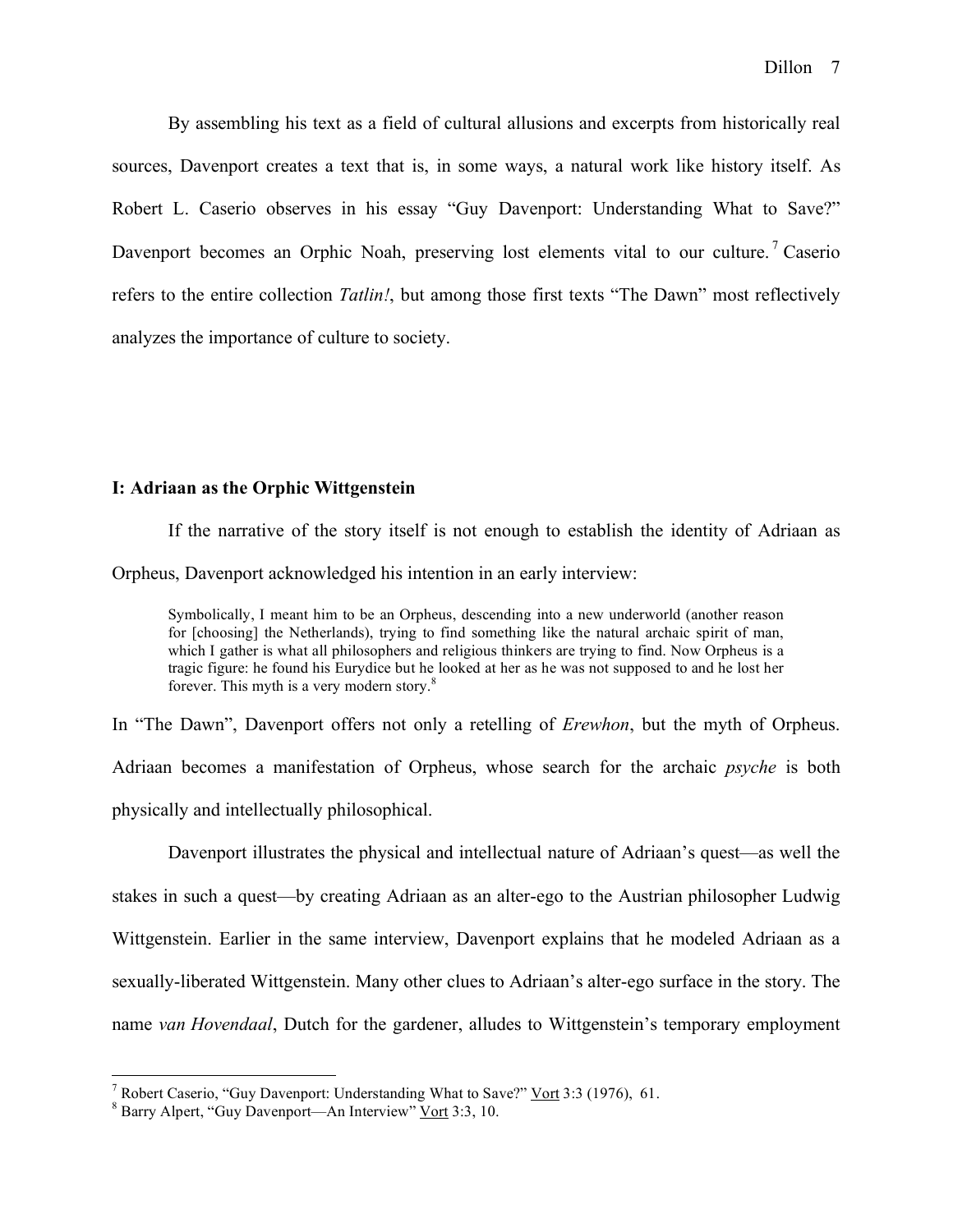as a gardener's assistant at a monastery after the publication of his *Tractatus*. Also, in the opening section of "The Dawn" Davenport paratactically compares the morning rituals of the two:

At the gymnasium he had finished his presses and curls, walked springfooted to the showers, tossed his shorts and jockstrap into his locker, and lifted his face to the cold torrent that sprayed him until he was gooseflesh and shivers, his scrotum tight. Wittgenstein's mornings were spent in gardens, forests, Cambridge fields. His hands in the pockets of his leather jacket, he walked around trees, his eyes puzzled by their beauty. (*Tat* 132)

Without any explanation except description, Davenport contrasts the characters of these two thinkers by juxtaposing images of them. Wittgenstein finds himself unable to understand the environment he wanders in, the very forest which Orpheus (Adriaan) can animate. Orpheus turns the trees into *kouroi*, young men and women. Immediately following Wittgenstein's purely intellectual regard for the trees, in which the eyes are at odds with the mind, we flash back to Adriaan's gym, where the tree is replaced by an actual kouros:

The attendant Hans, a tall, steep-chested boy with a wad of hair at his jugular notch, had brought him a fresh towel. A redstone *kouros* from Sounion, this strapping young Amsterdammer, translated into the slenderer grace of the modern gramivore. He wore only a thin-bretelled blue undershirt that rucked under his pectoral mass but stretched creaseless across his myronic flanks. Adriaan regarded his stout cock with philosophic admiration, male envy tempered by apolegamy. (Ibid.)

Wittgenstein's puzzlement is replaced by Adriaan's "philosophic admiration". Male envy is a natural instinct, but here it is balanced by *apolegamy,* which derives from the Greek word meaning "to decline". This ancient integration of the intellectual and the physical is the telos of the Orphic quest. *Tatlin!* locates this need for a return to physical and intellectual integration as a primary concern for the modern mind.

The sexual freedom experienced by the characters directly contradicts social prohibitions. In an interview Davenport has placed Adriaan's sexuality in the context of philosophy:

So I imagine a modern Dutchman who does express himself with his body as well as with his mind and seems to me (or at least I want to suggest this) that he lands in an Erewhon. That is, there's no such human behavior ever going to be generally permissible. What Fourier asked for.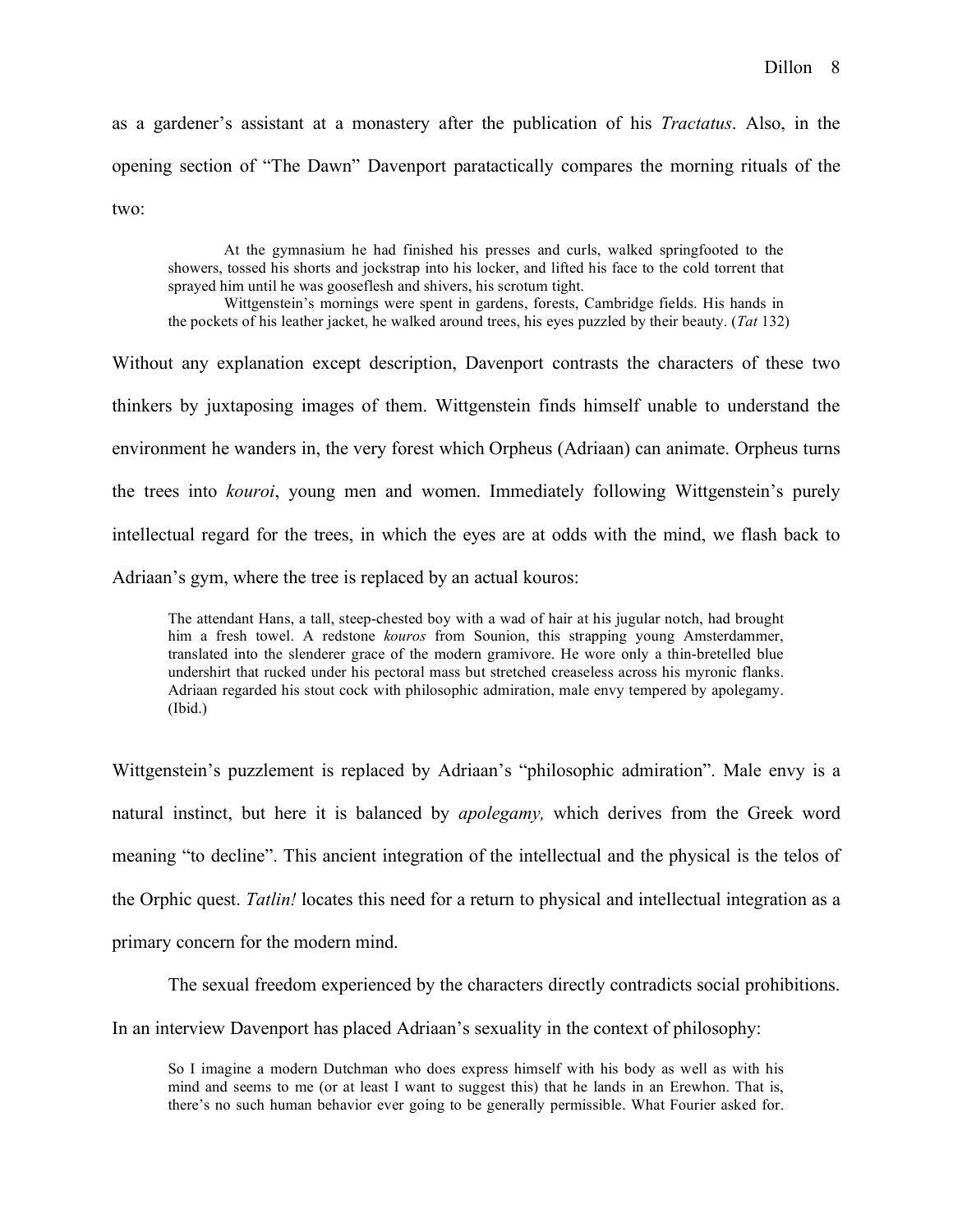So we make him a student of both Fourier and of Sam Butler. He's a kind of latter-day disciple of Epicurus. (*Int* 10)

Although—or, perhaps, because—no culture would allow such behavior, it is important to imagine the natural behavior of sexuality without the social constraints. "The Dawn" is also the first story in which Davenport published sexually explicit scenes. The reception of this book proves the case it makes: society actively represses sexuality. Davenport said he feared accusations that his book would be considered pretentious but was shocked by charges of pornography. Nevertheless, he continued to publish fiction uninfluenced by the reception. Sexual scenes meticulously detailed in exuberantly arcane vocabulary became a trademark feature of his fiction. Although "The Dawn" had Davenport's first instances of sexuality, it would not be until "On Some Lines of Vergil" in *Eclogues* that he introduced the sexual theme that would draw the most critical attention and the most backlash, the sexuality of children. On this subject and the subject of his critics, Andre Furlani quotes a letter from Davenport: "'I have no defense of my fictions. […] I'm aware that I'm imagining a morality transcending practically all present cultures. Hence my interest in Fourier's 'calculus of passion.'" Furlani concludes, "Davenport's stories locate a source of the radical innocence of children in their embryonic sexuality".<sup>9</sup> For Davenport, sexuality is a naturally innocent activity stigmatized only by society.

The Utopian philosophers of the story emphasize a balance between intelligence and instinct. Davenport locates one of the strongest links between the two main philosophers in the story by juxtaposing two quotations, the first by Fourier: "Butler is an intellectual cousin of Fourier. *Bij voorbeeld:*<sup>10</sup> reason uncorrected by instinct is as bad as instinct uncorrected by reason. // Unreason is a part of reason" (*Tat* 227). The repetition of sexuality in the story represents the

 <sup>9</sup> Andre Furlani. "Guy Davenport's Pastorals of Childhood Sexuality" in *Curioser*: *On the Queerness of Children*, edited by Steven Bruhm and Natasha Hurley (Minneapolis: University of Minnesota Press, 2004), 226. Further quotations are cited in text by the author's last name. <sup>10</sup> *Dutch*: For example.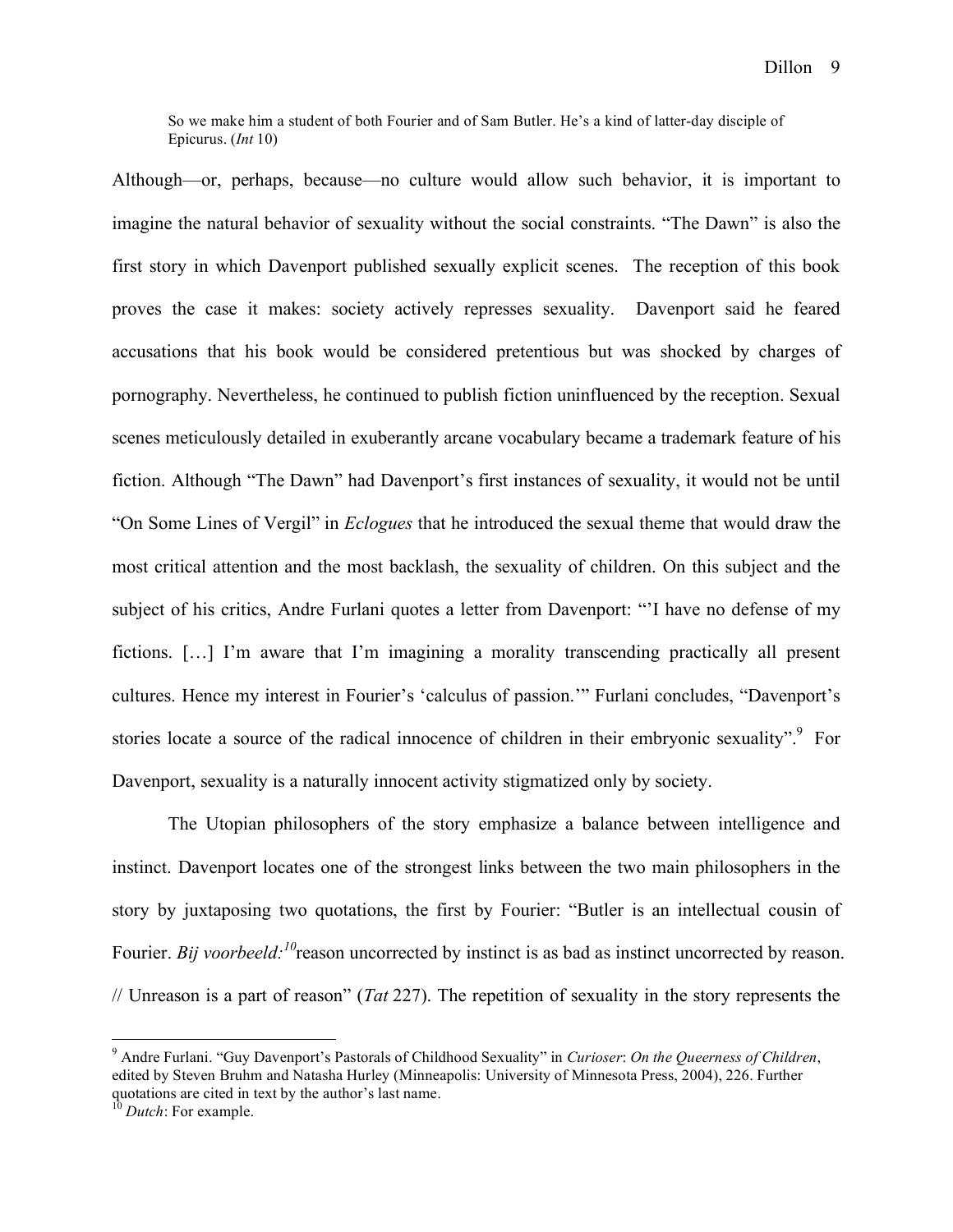expression of this instinct and becomes its primary symbol. Like the sexually precocious children of Davenport's later fiction, Adriaan and the other characters in "The Dawn" act upon natural urges without the unnecessary self-consciousness imposed by social strictures. They follow the morality outlined by nature and their own libidos. Erik Anderson Reece, a former student of Davenport, describes the philosophy of Fourier, in which attraction equals destiny:

Fourier held the "moral philosophers" responsible for instilling in humankind a system of laws and beliefs that ran directly counter to what he observed to be nature's system. In *Apples and Pears*, Adriaan transcribes into his sketchbook one of the earlier pronouncements Fourier made, his open "Letter to the High Judge," written to Napoleon in 1803: "They [the moral philosophers] should have seen that God's design for society is implicit, as it is with the stars and the animals, in the natural attraction immutably built into our being." But instead, Fourier contended, "the only art the moralists know is that of perverting human nature and repressing the soul's impulses, or passionate attractions."<sup>11</sup>

By presenting Adriaan as Wittgenstein "opened up" Davenport makes social claims rather than those related to the historical Wittgenstein. Biographical facts are never presented in the story, but the unhappy context of the philosopher's biography contrasts with the Arcadian happiness experienced by the characters in the story. Sexuality is an interesting locus, where the urges of the individual are clearly met with customs of society. Davenport does not recommend simply balancing intelligence with sexuality, but rather realizing that they cannot be clearly separated.

Sexuality is an intrinsic element of the philosophical sensibility symbolized by the figure Orpheus. Andre Furlani, in his study "Guy Davenport's Pastorals of Childhood Sexuality", determines that the relationship between intelligence and instinct in Davenport's fiction is curiosity:

Sexual desire complements other forms of curiosity, and thus Davenport's fiction realizes the erotic implications of [Randolph] Bourne's belief that the virtues of childhood are not in "the moral realm" where adults strive to confine them: "Discarding the 'good' child, then, we will find the virtues of childhood in that restless, pushing, growing curiosity that is characteristic of every healthy little boy or girl." For Bourne, virtue issues from an ardent curiosity for the data of the material world, leading to the acquisition of powers of judgment indispensable to the expansion of one's moral sympathies. Davenport does not hesitate to identify such ardor with eros. (Furlani 233)

 <sup>11</sup> Erik Anderson Reece, *<sup>A</sup> Balance of Quinces: The Paintings and Drawings of Guy Davenport*, (New York: New Directions, 1996), 45. The addition of "the moral philosophers" is Reece's.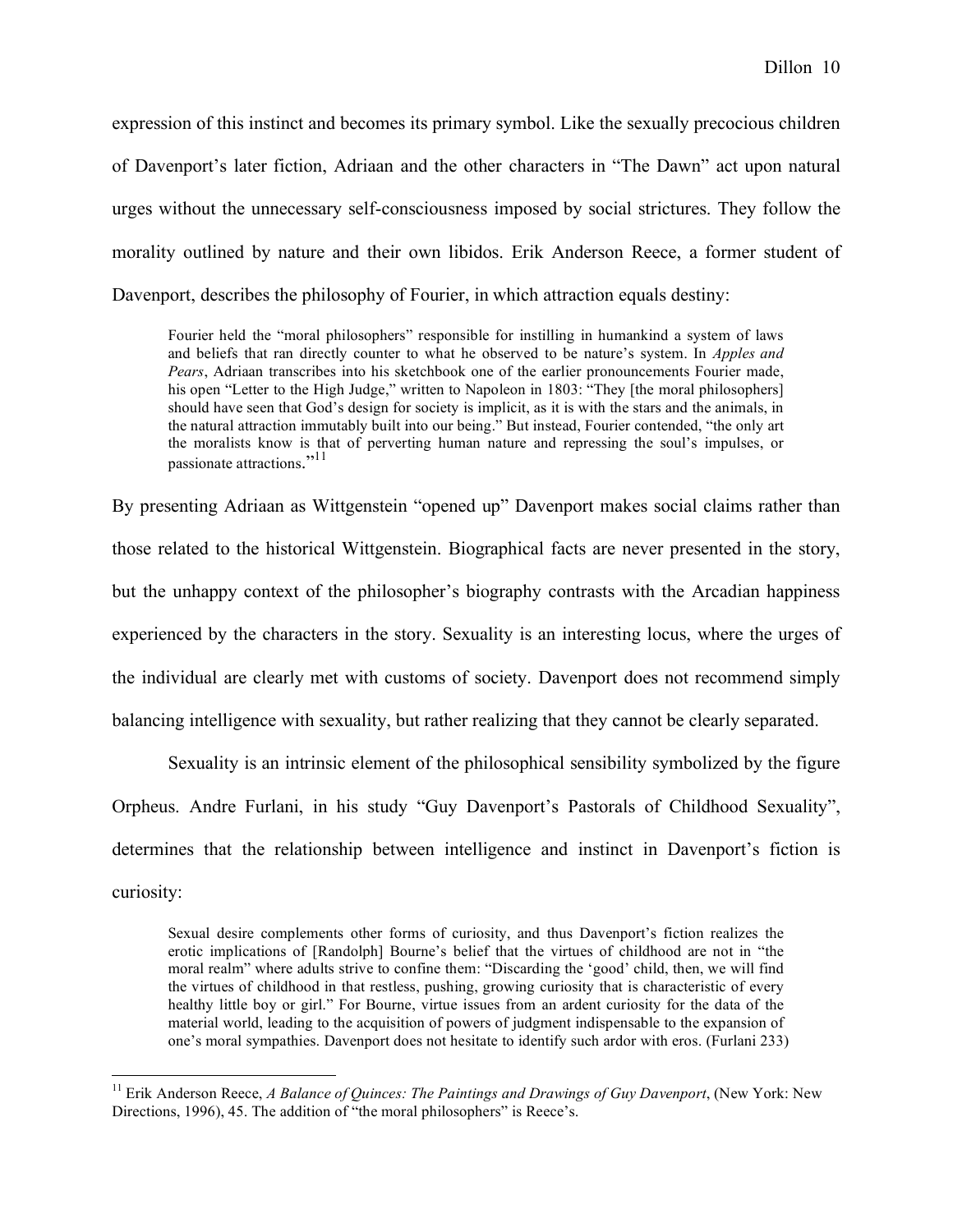The association of eros with intelligence explains not only the far-reaching sexual practices of the text but also the broad range of intellectual issues. Davenport argues (and illustrates) the pleasures associated with both sexuality and learning. Davenport makes as much a case for enjoying the mind as he does the body.

Davenport alludes to Ovid's implication that Orpheus was the source of philosophy, the profession of both Adriaan and Wittgenstein. In addition to being a student of both Butler and Fourier, Adriaan is writing his second book on Orpheus:

He had begun the *De Sensualitas,* weaving his ideas around the spindle of a myth that had two faces. One was that of Orpheus, the other that of Persephone. Orpheus had become Pythagoras, and Pythagoras had begun philosophy, losing it once to the mathematicians and again to the philosophers who could only speak through the mask of the magus. (*Tat* 192)

In *The Metamorphoses*, Pythagoras shares many characteristics with Orpheus. Chapter 27 begins with a short narrative describing Pythagoras proving a geometrical theorem. Chapter 22, which centers on Davenport's retelling of the Orpheus myth in a highly homosexual context, begins with a quotation of Pythagoras. The origin of philosophy in Orpheus connects these seemingly disparate ideas with the rest of the narrative. After philosophy has changed from the original art of Orpheus to that of the mathematician, it has lost its original consilience.

In the concluding passages of "The Dawn," Davenport makes a tangible but tangential connection between Orpheus and Wittgenstein. In *Objects on a Table,* Davenport's book of lectures still-life painting, he gives an example of a literary still life, an assortment of books on a table in one of Poe's short stories. Davenport presents a similar still life of books at the end of "The Dawn". The collection of books summarizes the themes of the assemblage by association:

The twelve blue volumes of Fourier would go, Kirk's crotchety *Heraclitus*, Zuntz's *Persephone*, Wittgenstein's newly published *Über Gewissheit*, in which he had underlined the closing passage, which tries again to know and to know that one knows. *I cannot with any* seriousness think that I am dreaming while I sit here at my table and write. If a dreamer says I am dreaming, *he is as wrong as if he had said in his dream,* It is raining, *even though it is raining. Even if the rain suggested to his sleeping mind that he dream of rain* (*Tat* 261, author's italics)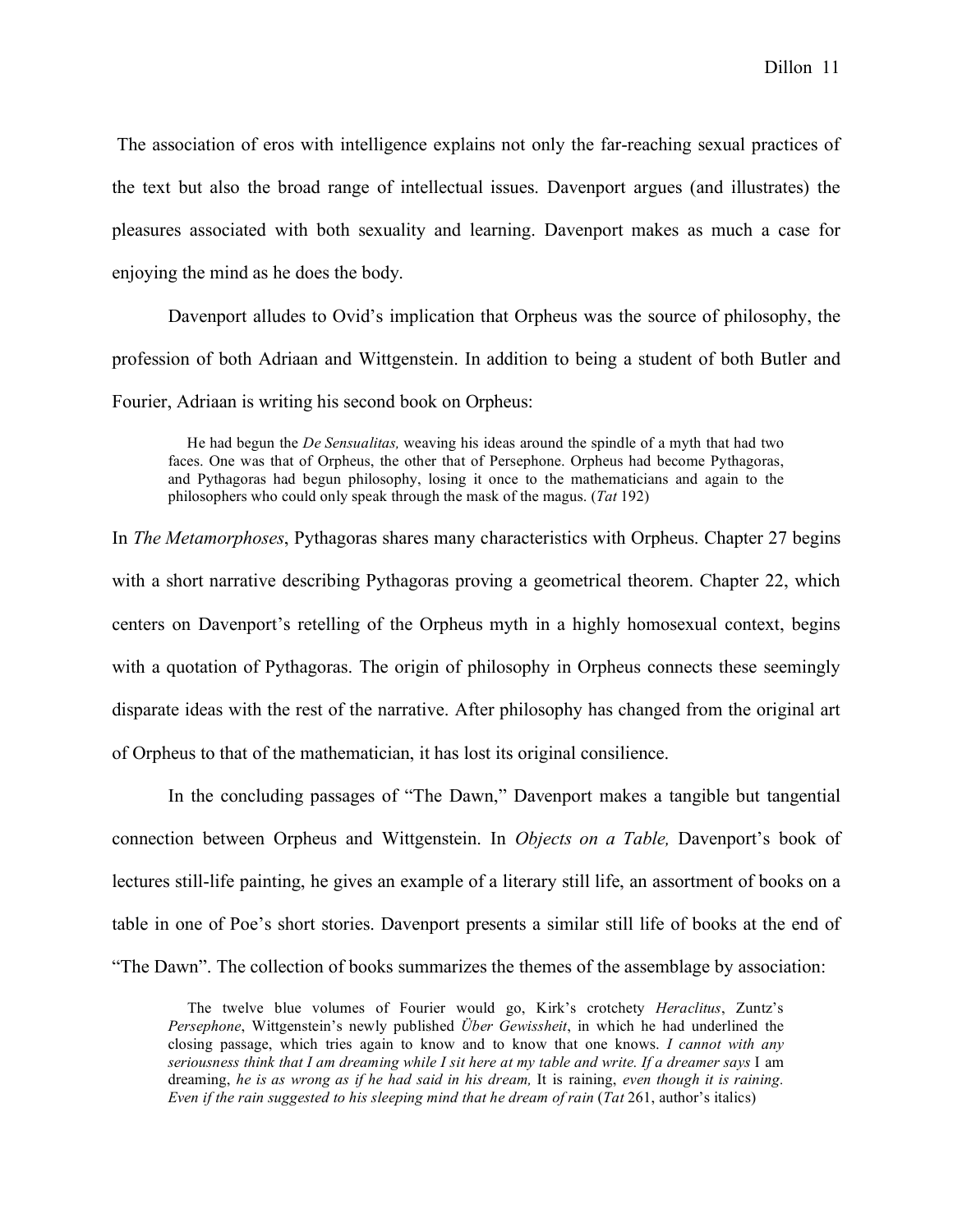Dillon 12

Wittgenstein is implicitly identified as Orpheus by association with Persephone. Persephone, in turn, is paired with the ancient philosopher Heraclitus. We will explore these relationships more fully in the next section.

### **II: Pound/Persephone**

Davenport indicates that Orpheus and Persephone, paired together, represent complimentary relationships to the past. In the myth, Orpheus must persuade Persephone, Queen of the underworld, to allow him to return Eurydice to the realm of the living. These two figures operate mythically to define the individual's relationship to the past, but also work metatextually to describe Davenport's relationship to Pound and, therefore, an artist's relationship to a tradition. Pound's concerns with the presence of the past resonate throughout the entire story. By invoking Orpheus as a compliment to Pound's Persephone, Davenport himself performs the work of Orpheus bringing back the vital parts of Pound's contribution. Pound's Persephone has vigilance over the entire past, while Davenport's Orpheus labors to bring the important past back to the light of day.

Davenport has been an engaging critic regarding this aspect of Pound's career. In the essay "Persephone's Ezra" from *The Geography of the Imagination*, Davenport traces the influence of Persephone on Pound. To Davenport, the mythological figure has grand implications:

As if Persephone were his guide toward the light he sought, as if she, the power of renewal, had chosen him and not he her [...] his eye went to the master poets whose manner is limpid, sharp, clear and simple: Homer, Ovid, Dante, and Chaucer. So carefully did he study each that one can plausibly trace Pound's style wholly to Homer, or wholly to Dante, as it would seem; what we would be looking at is the unbroken tradition of the Homeric phrase in western literature[.]<sup>12</sup>

 <sup>12</sup> Guy Davenport, *The Geography of the Imagination* (Boston: Nonpareil, 199), 143. Further quotations from this book will be cited in text as *Geo.*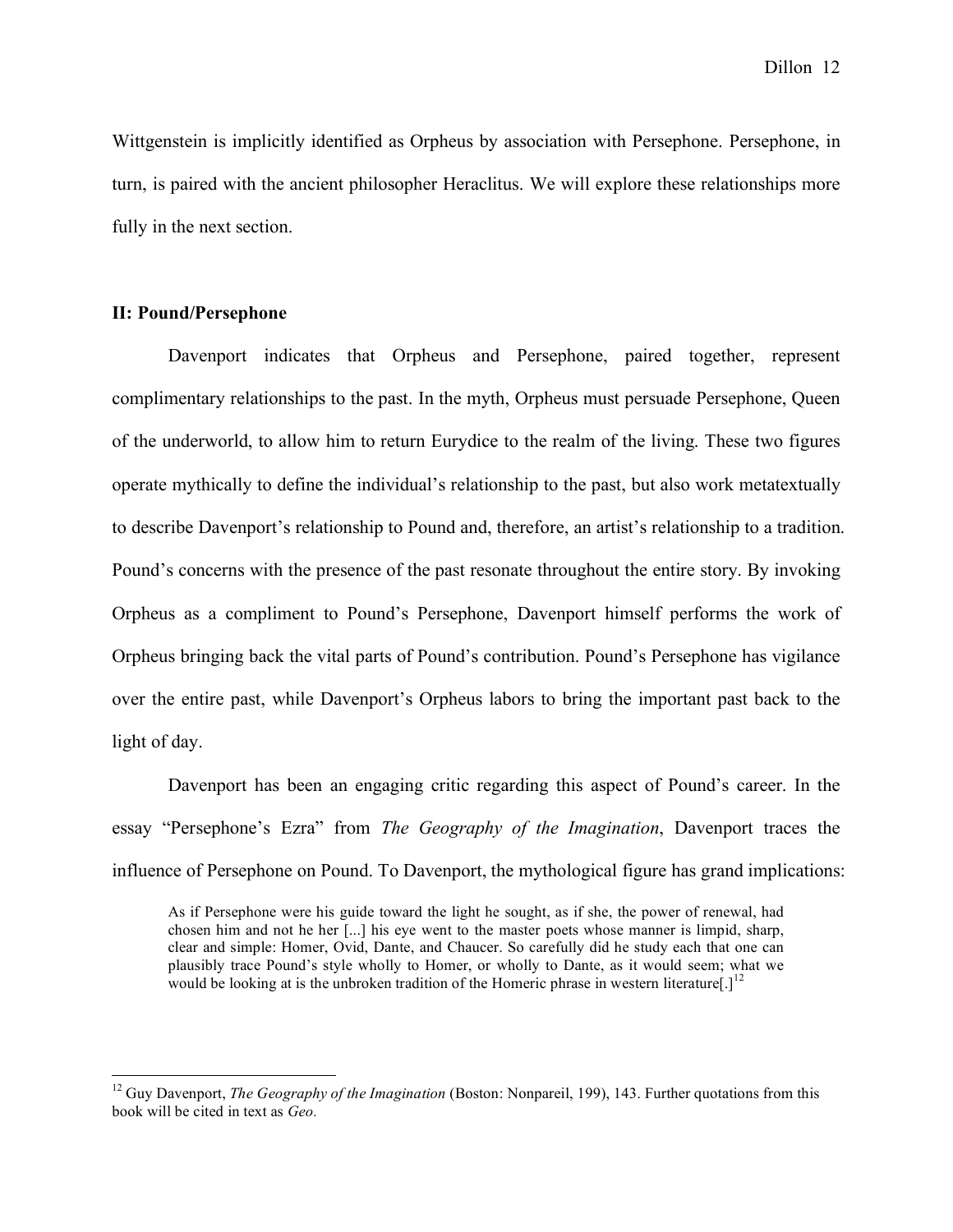He meticulously connects details of Pound's poetry with a rich living tradition. According to Davenport, the poet can connect to the past by concentrating on one aspect—the symbol of Persephone or the poetic phrase.

Ovid, from whom the Orphic literary tradition springs, is associated with the literary device of evoking an individual through another object, most often an item of nature. In "The Dawn", Davenport uses the same Ovidian technique many times, as when he refers to Wittgenstein in the forest of *kouroi*. He most deliberately employs the technique by borrowing Pound's own symbol for Persephone. "Persephone's Ezra" explicates this symbol in the first section, entitled "The Flowered Tree as Koré:"

Persephone enters Pound's poetry early and remains, and she is always there in an Ovidian sense, embodied in a girl or flower or tree, so that his most famous *haiku* is like a face Odysseus sees in Hades, reminding him of the springtime above in an image combining tree and girl: *petals on a wet, black bough.* (*Geo* 147)

So too does Persephone appear in "The Dawn". When Davenport uses the same symbol as Pound to embed Persephone in the poems, he begins a trail of associations which ultimately leads to the reference of Pound himself. In the same way that Homer or Dante is transitively present in Pound's poetry, Pound appears in "The Dawn" through Davenport's use of his symbol.

Davenport establishes Persephone as a symbol for time in an earlier story in *Tatlin!*. If "The Dawn" is Orpheus' story, "1830" belongs to Persephone. It is a fantastic story in which Edgar Allan Poe visits St. Petersburg, an underworld presided over by this queen of the dead. John Wilson in his thesis on the story "1830" connects Persephone's sense of time with another character recurring throughout the collection, Herakleitos. The ancient philosopher argued that all time and experience was essentially the same but different in form. He used fire to symbolize this concept, and Davenport alludes to the connection between the two figures with the comet Ceres, the stellar fire evokes Herakleitos and Ceres is of course Persephone's mother. Wilson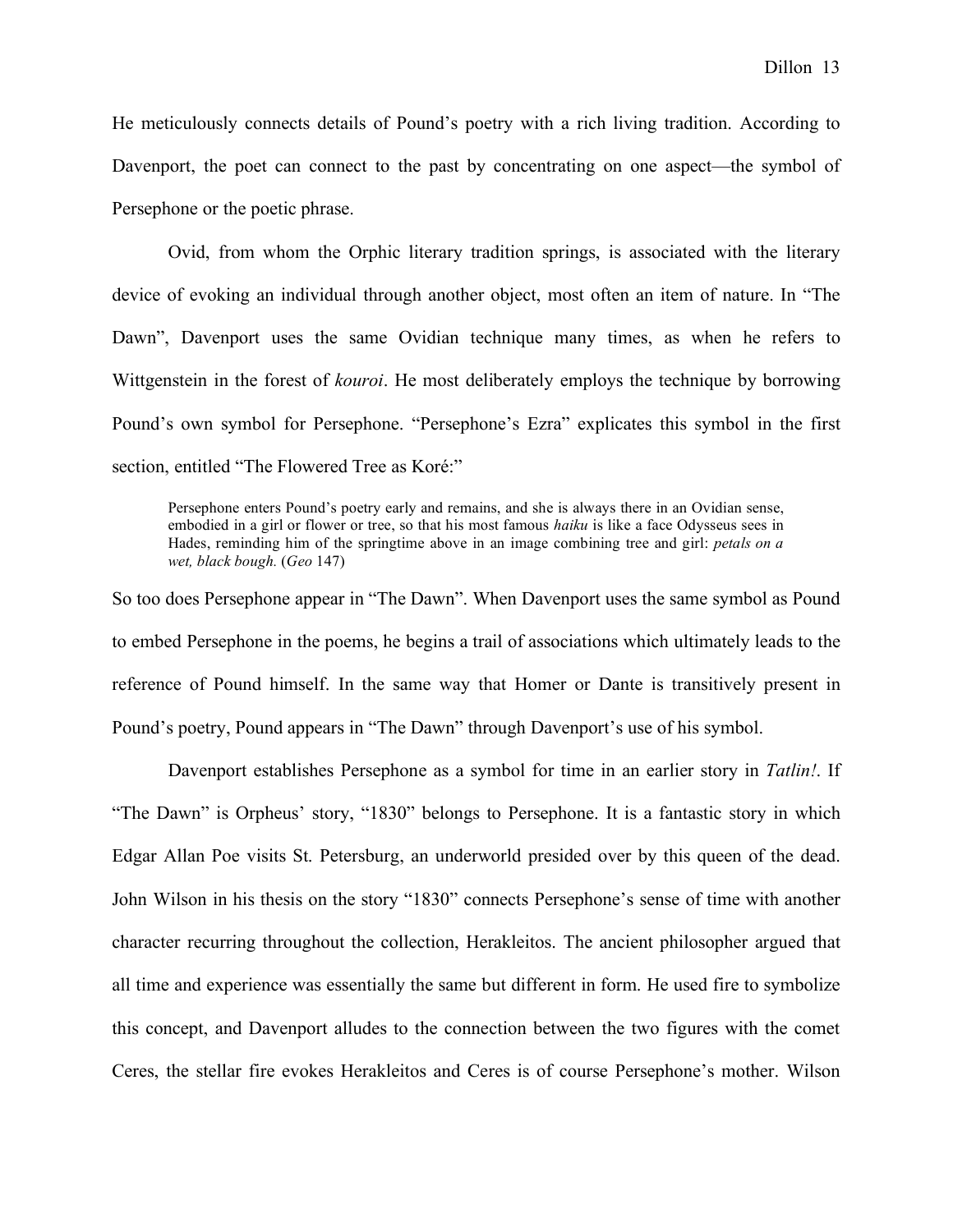argues: "The connection implies that Persephone and the Herakleitian fire are related "myths" expressing, in different ways, the same reality the same "permanent state of mind."<sup>13</sup> Wilson describes and locates the archaic spirit, a term he may not have known, because it was first published in this same issue of *Vort*. Persephone represents the archaic spirit, while Orpheus is the link between the living world and the dead by means of art.

This mythological symbolism contains an aesthetic theory about the atavism of innovation. An explication of Constantin Brancusi's *Torso d'un jeune homme* in the assemblage illustrates this point. Adriaan describes the sculpture as a good starting point for the investigation of Orpheus. Davenport describes the statue: "It was as old as the sculptor's art, this log of wood upright on its cylinder thighs, compacting into barest elemental grace the body of a boy." The terms of description distinctly combine the ancient and the modern. The analysis of the statue contains both Orpheus and Persephone:

Persephone stood at all the angles of time. Orpheus was the spirit moving counter to the direction of time, the one complement that Herakleitos could not find. Laurel, laurel and his silver eyes among the leaves. *Brancusi heeft gelijk: <sup>14</sup>* he was a tree. And the Koré a flower. (*Tat* 193)

The modernist (timeless) aspect of Brancusi's statue captures the nature of both Orpheus and Persephone. By going back in time to retrieve the pure elemental forms, the statue is Orphic; by representing all time, chthonic. Thus we can locate creativity as a connection with the archaic spirit.

<sup>&</sup>lt;sup>13</sup> John Wilson, "1830" Vort 3:3 (1976), 54-5.

*Dutch*: Brancusi was right.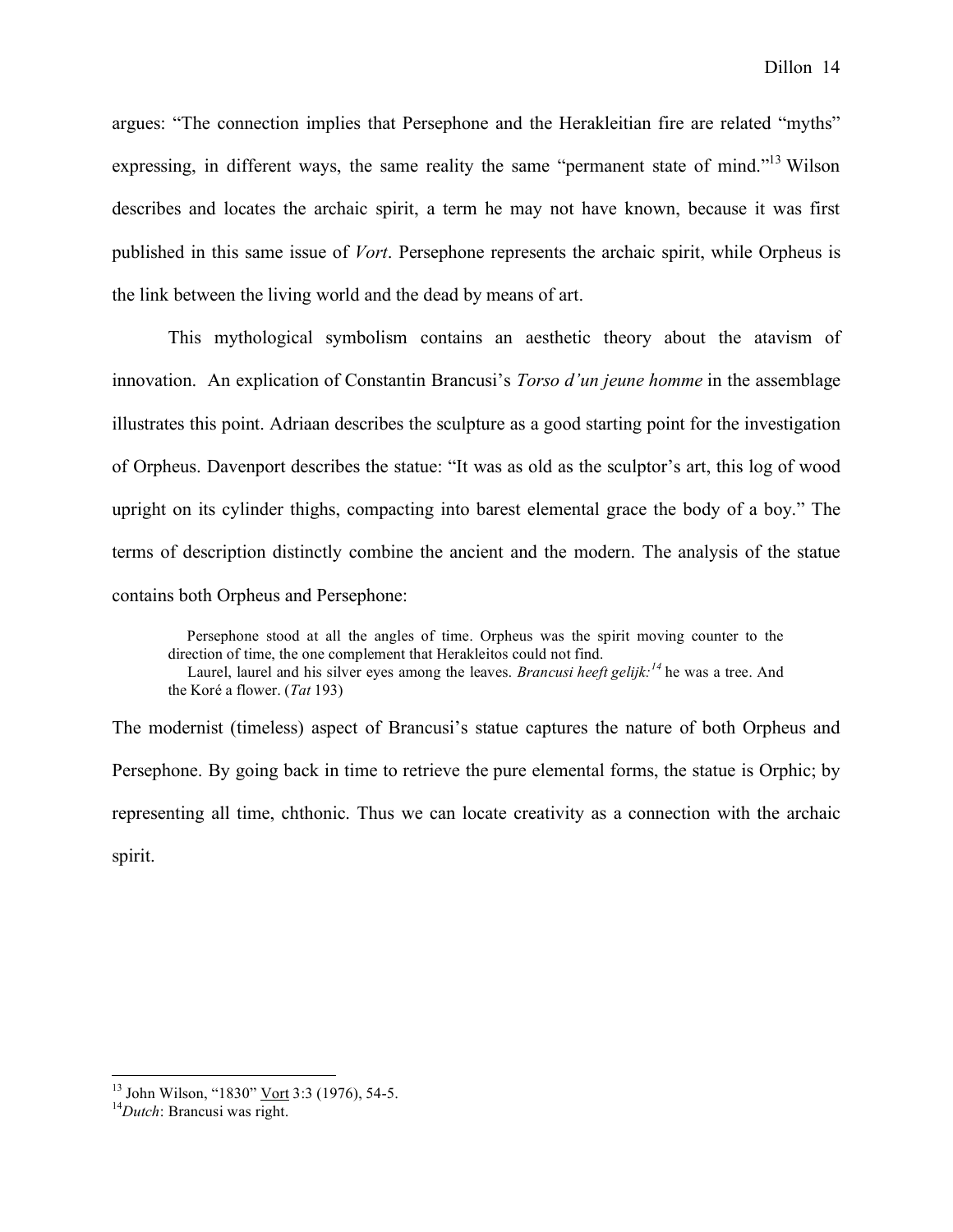Dillon 15

### **III: Ovid & Tradition**

In a particular section of "The Dawn", Davenport draws on Orpheus's central role in a literary tradition beginning with Ovid and continuing to the present. This tradition is characterized by the Ovdian practice of concealing sexualized figures in a pastoral landscape. Davenport introduces the reader to the tradition, provides a close reading of an exemplary text, and joins by presenting his own landscape. While making this textual analysis, he also reflects on the mind as landscape and on the influence of environment on the artist. The sexualized landscape in the Ovidian tradition provides such a meaningful source here, because it very clearly shows the power of imagination in reader reception, but, moreover, due to the fact that it links this aesthetic activity with man and his environment. This case of modernist didacticism also corresponds with Fourier's Utopian goal of seeing the harmony of human and nature. The archaic spirit does not necessarily involve art, but the practices in the Ovidian tradition are examples of the sensibility at work.

Chapter 28 is dedicated entirely to exploring this tradition and it takes place entirely in Adriaan's imagination, perhaps in preparation for a writing project. This framing device is important, because it shows Davenport's emphasis on not only the reception of art but on the phenomenon of imagining history; all of *Tatlin!* can be seen as an exploration of an epistemology of history. At the beginning of his critical survey in Chapter 28, Davenport begins with pointing out the influence of the environment (in this case, the political environment) on the work of the poet:

Adriaan first read the *De Universitate Mundi* in a *zielsverrukking* of joy. The Latin was midway between the gold of Ovid and the hefty iron of Hubert Poot. It was not renaissance but the empire still alive that in the twelfth century a scholarly monk at Chartes could write

 $[$ (...) He gives the original Latin and then his translation:

*The world at the source of time was dust, A wind of matter sifting through itself,*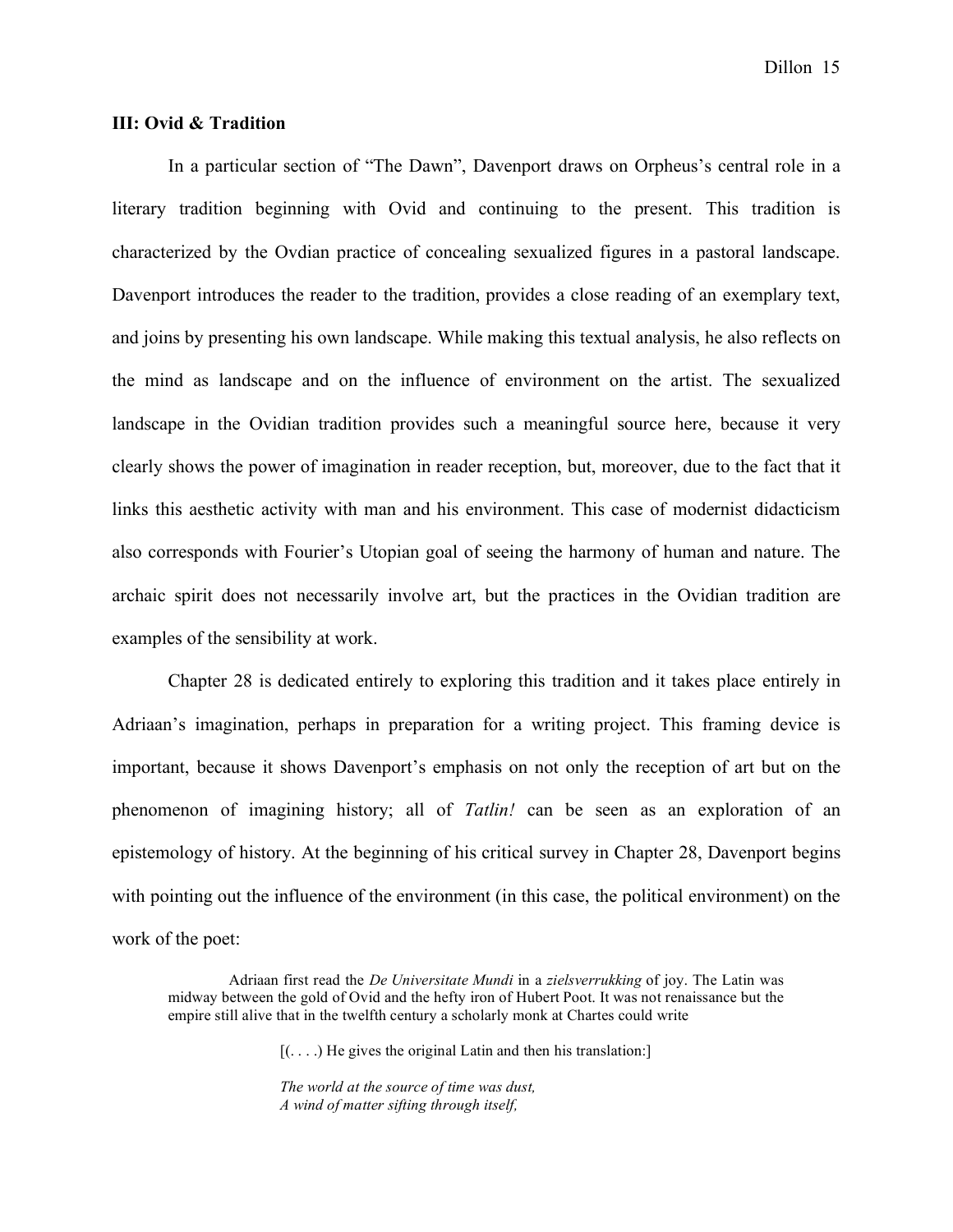*Till God from the deep of his being thrust Into the storm of its ancient chaos Mind*. (*Tat* 212-3)

Davenport hopes to show his readers a *zielsverrukking* of joy, a joy delighting the soul, in these selections of literature. Not necessarily the contemporary environment at Chartres, but a stillliving past allows the monk (Bernardus Silvestris) to produce this excerpt. The ambiguous sentence suggests both that (the human) mind makes sense of an otherwise formless chaos and that an internal logic was given independently to the environment. Davenport separates this first sentence as an introduction before the introduction of the Orphic theme.

Davenport interrupts the poem with a paratactic comment that simply suggests the names of other authors in the tradition. This quotation begins where the previous one leaves off, with the poem interrupted only by Adriaan's concise list of authors in the tradition:

Ovid, Milton, Bernard, Supervielle:

*Mountains, sinews of the earth, bind the world, Atlas is roofbeam of the sky and stars.*  $[$ (...) He continues quoting, portraying more mountains] *King Rhodope to whom her mountaineers Play lovesongs on their zithers of her grace, Gargano sharp above Italian fields, And above the Sicilian, Pelore*. (*Tat* 213)

Davenport's list of writers mirrors the quoted list of mountains. Although most of these authors wrote after the composition of this selection, the colon suggests that this passage could have originated from any one of them and evokes all. Again, we see Davenport's insistence on the ancient roots of innovation. Employing a collage technique of these various Ovidian authors, Davenport discourses on this Orphic tradition. While reverberating the themes of his assemblage, it points the reader to external sources and encourages him or her to have a look.

Chapter 28 provides a brief survey of the works in this tradition. The major excerpt from Bernardus Silvestris serves as an exemplary passage to guide the reader, but using the skills learned in reading this passage can lead the reader to further insights into the works of these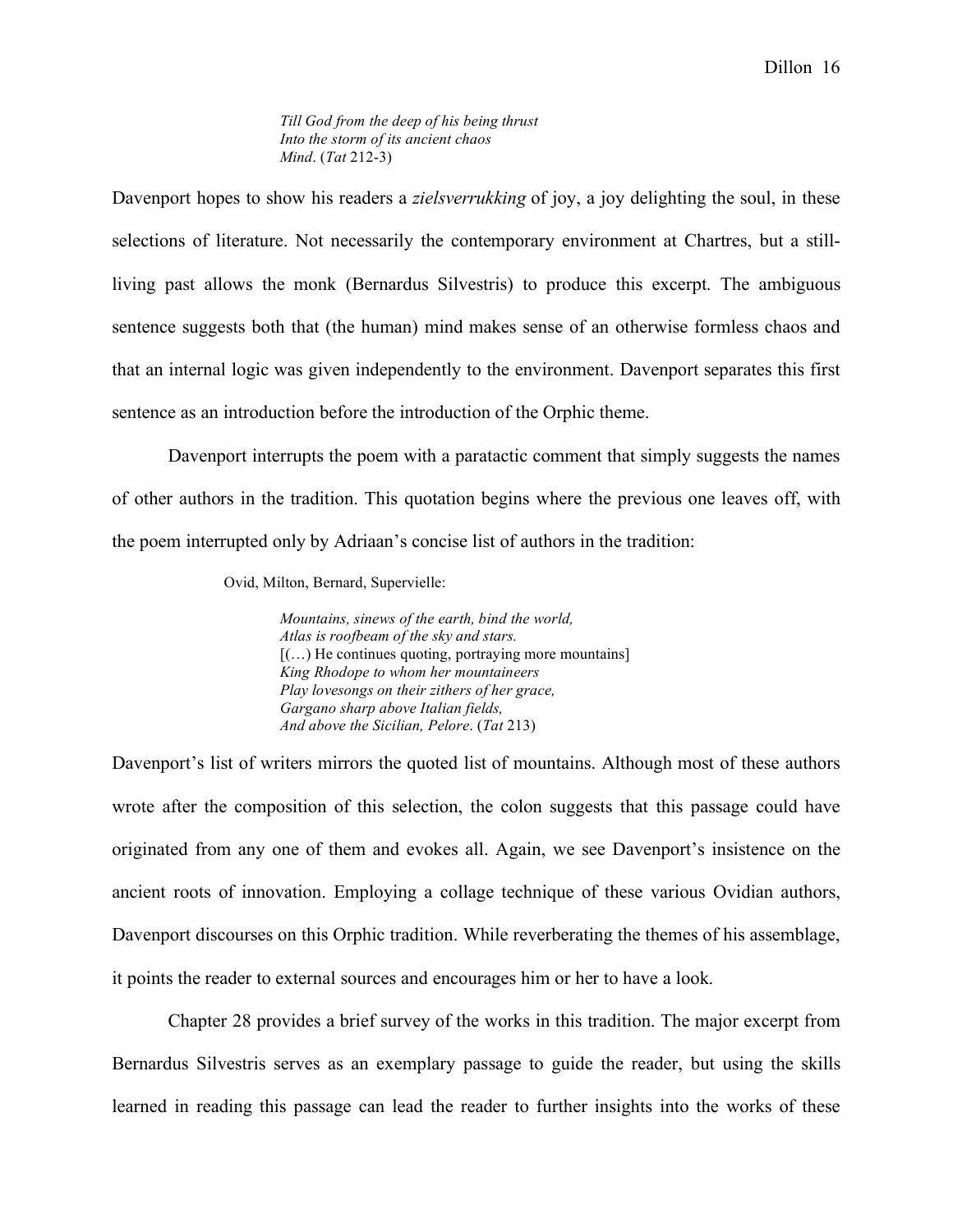other writers. Silvestris's catalog of mountains could easily appear in Milton's epic poem *Paradise Lost*, but Milton's *A Maske* (also known as *Comus)* could equally be considered. Jules Supervielle joins the tradition with his tale titled simply *Orphee* but also through his novels which express a longing for the landscapes of his youth (the Pampas of South America) and for a return to fraternity among men. Davenport shows the tradition continuing into the  $20<sup>th</sup>$  century with the works of Jean Cocteau and Pavel Tchelitchew. Davenport also adds himself to this tradition by closing the chapter with his own landscape of interlocked, sleeping figures. Orpheus serves as an inspiration and important symbol for each of these writers. In "The Dawn," the figure of Orpheus—like everything else—does not only represent a mythological symbol but has a significant history.

Davenport employs Orpheus both as a symbol for understanding the past and as an indicator for a living history that the reader can investigate. His exegesis establishes Bernardus's otherwise recondite passage in the Orphic tradition:

And did he consciously conceal Orpheus and Persephone in the finale of this progression of mountains?

It was upon Rhodope in Thrakia that women maddened by his indifference tore Orpheus' head from his body, the dark ate the bright. And in a Sicilian meadow the lord of death and rock raped Persephone among flowers, the dark ate the bright. (*Tat* 214)

After guiding the reader past the intentional fallacy, Davenport supplies the background knowledge necessary to make sense of what is otherwise just a list of mountains. With this literary example Davenport shows how the imaginative mind can animate the environment. The function depends upon seeing the (human) history in a place. The reader, given a curriculum of authors and a road map, is encouraged to practice the learned skills. Through these arts the imagination engages the environment.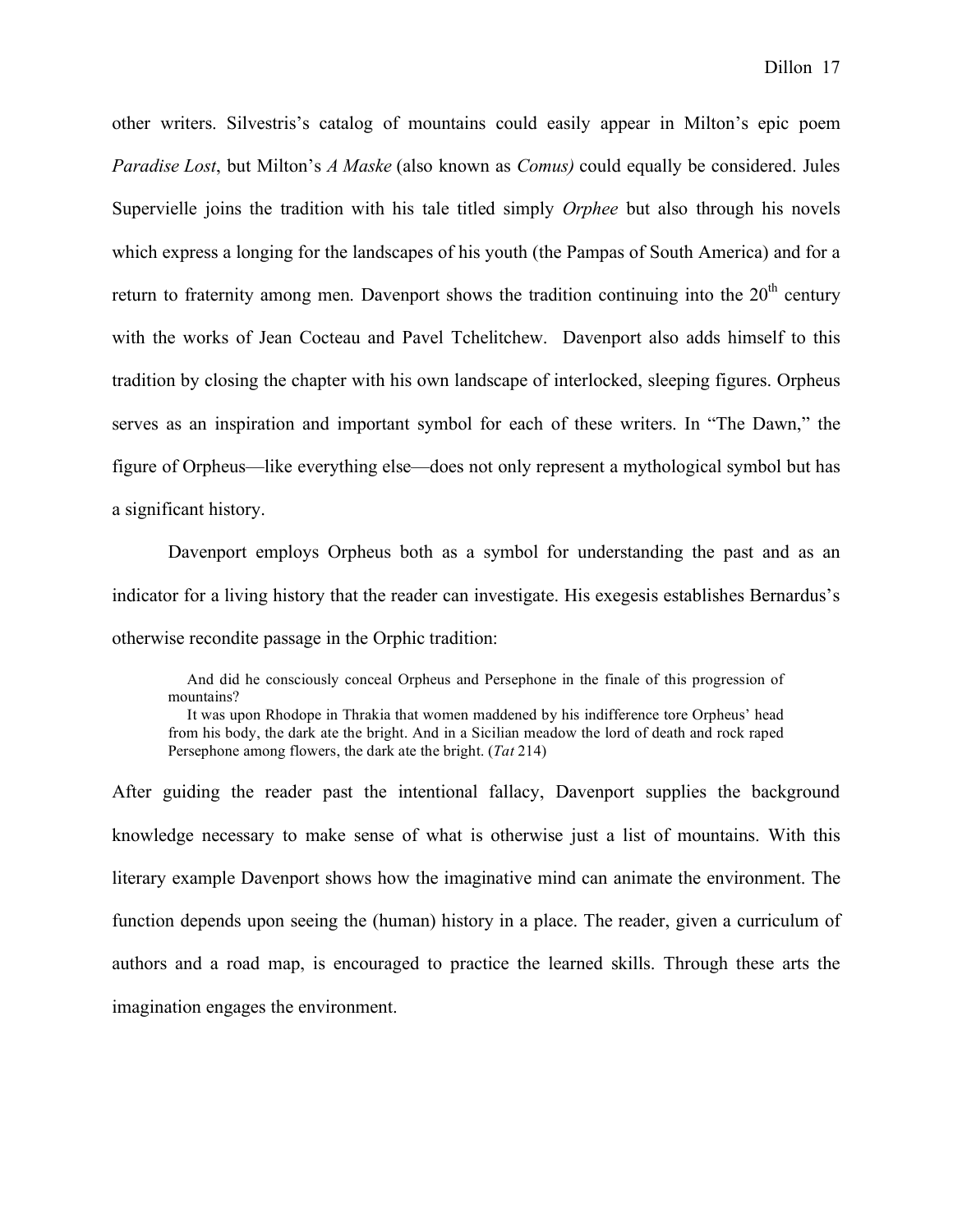### **IV: The Lunar Landscape**

The moon is the principal visual image of "The Dawn". Thomas Harriot's map of the moon hangs next to the Picasso drawings in Adriaan's studio. John Russell's portrait, "painted from nature", graces the actual cover of *Tatlin!*. The story ends with Neil Armstrong placing his left foot upon its dust. The moon occupies a space considered as much by scientific ambition as by aesthetic attention.

The Ovidian tradition, explored in Chapter 28, informs the treatment of the moon's landscape. Davenport does not subliminally embed a human figure, but rather shows how human history has lefts its mark across the moons face. He creates the same effect as Chapter 28 by cutting from images of Dutch youth on the beach to scenes of light playing on the moon:

*Dat gaat te ver,* they heard Erika say.

The dull iron mountains beyond which stretch the lava fields of the Palus Somnii and the mercurial black hills and dismal quarries of the Mare tranquilllitatis take the dawn of the moon's sixth day on their garnet peaks, then as a feathery limelight on the spines of their gullies, and hold in their piedmont rubble a coral of lightning.

A hand on a sandy thigh, drone of the sea, unending kiss. *Ook aan de langste zomerdag komt een einde*.

Across the white bones of the rim of Atlas, silent from the storms of fiery rock at the moon's birth to the holocaust of time, steel light as if flashed from tungsten strikes next the mountain, dolomite and terrible, in the crater's desolate midst, and next, above black valleys of shadow, the sooty promontories of Hercules, and spreads on to the dead stone rings of Aristotle and Eudoxus. (*Tat* 139)

Like the Ovidian examples of figures sleeping as hills, the cinematic cutting of images suggests a transposition of the human figure upon the lunar landscape. Both by employing the names of ancient Greeks and dramatizing the passage of light, Davenport draws attention to the passage of time. This passage comes at the end of a long series of scenes using the same technique. The amount of detail in describing the mountain ranges immediately invokes comparisons with the mountain range description from Bernardus and therefore calls for a similar technique of observation.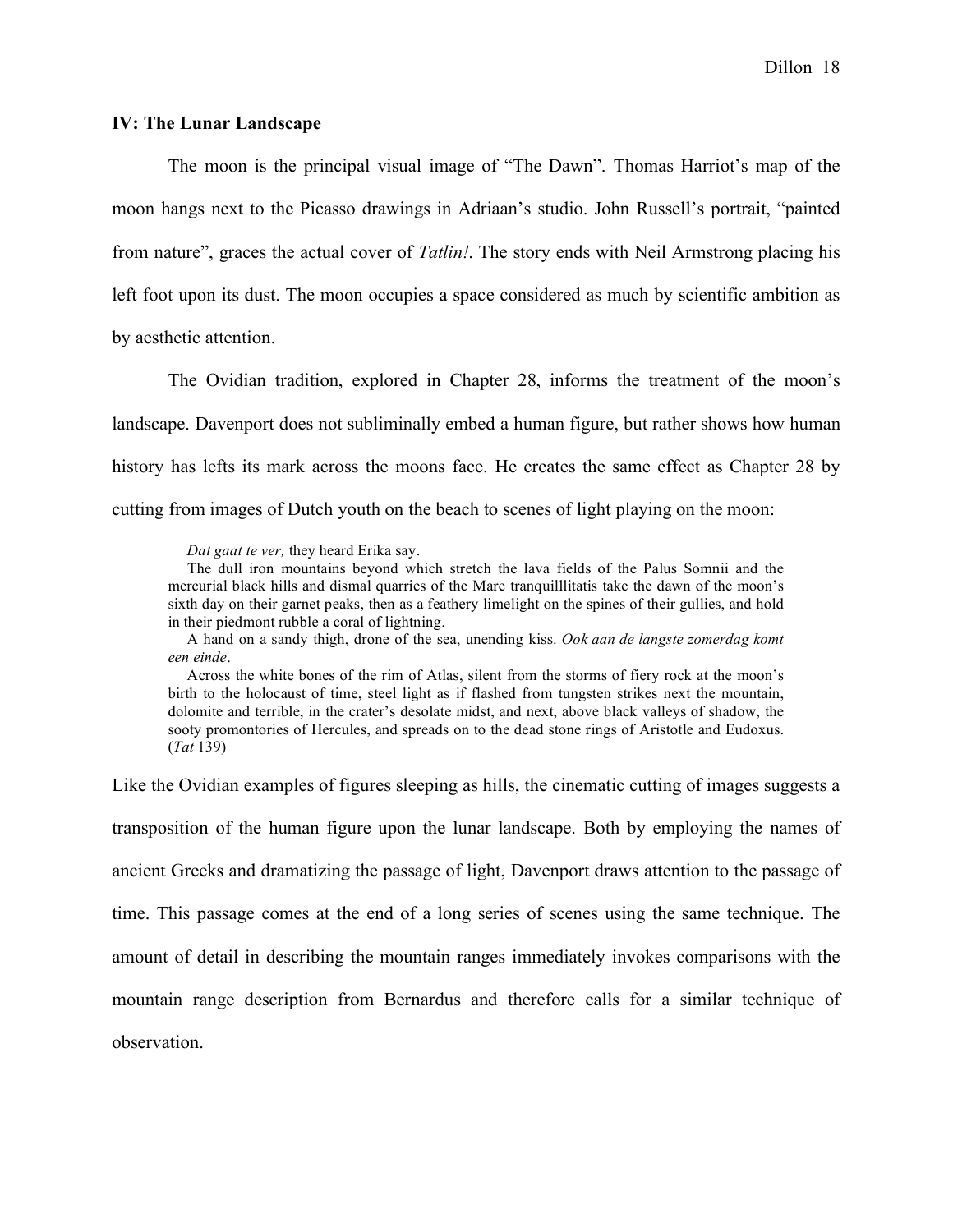The repeated references to the moon indicate the internal tensions of understanding it. The moon is presented both as a part of man's natural environment and a remote hostile terrain, an object of artistic attention and a scientific specimen, a living spirit and a dead ghost. Foremost, these tensions indicate the power of human subjectivity. Davenport employs hyperbole to draw attention to the consequences of certain, in this case scientific, subjectivity:

The Roman astronomer Secchi, having built up by micrometric triangulation a drawing of the crater Copernicus based on telescopic observation for seven lunations, photographed his drawing and presented it to the French Academy in 1856. Shadows shift hourly on the mountains of the moon. Secchi made his observations when the moon was ten days old. (*Tat* 211)

This final sentence, which seems bizarre on the initial perusal, suggests that the moon is a human creation. The metaphor of humans giving birth to the moon is actually informative; whereas the moon was once an internal part of the human psyche—something we unhesitatingly accepted science has differentiated the moon and given it a life of its own. Davenport contrasts this scientific sensibility with the poetic one inherent to archaic man. The peculiar wording of that final sentence draws attention to the concept of time. On the back cover of *Twelve Stories*, there is an excellent Davenport quote, "The first thing to go when you walk into the wilderness is time. You eat when you are hungry, rest when you are tired. You fill a moment to its brim." Those who attribute a living spirit to the moon are also those least likely to define it in time. When we examine it only with an analytical sensibility—and not connected with the body and spirit—it disappears like Eurydice.

### **V: The Subjectivity of Art**

Thought and knowledge are inextricably tied to vision in "The Dawn". Davenport liked to point out that the Greek verb *graphein* means both to draw and to write. One might also add that the Greek verb *eid*ô (with its perfect form *oida)* can mean both to see and to know. The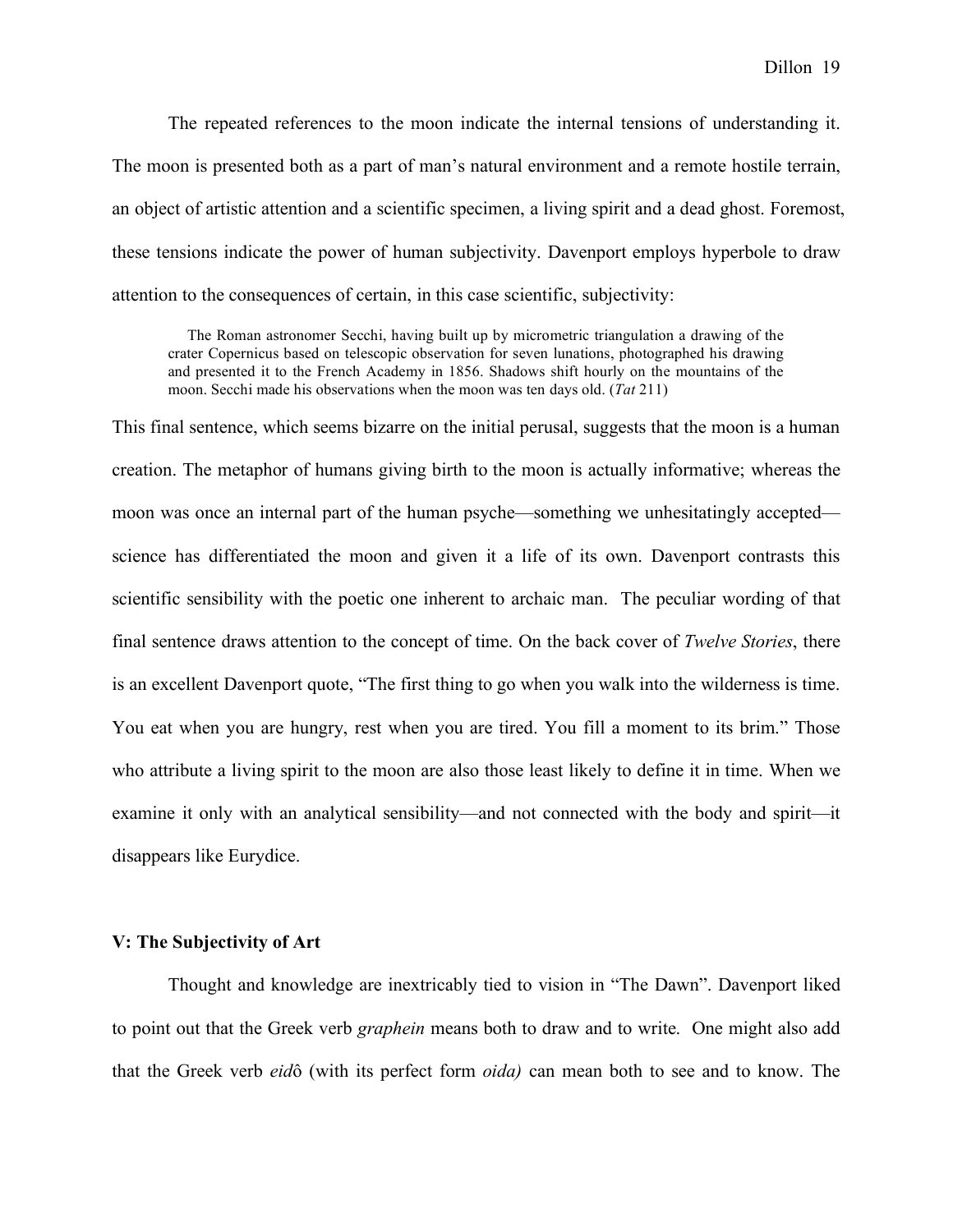unaugmented form, *idô,* provides the root for our English word *idea*. The Orpheus myth provides a dialectic through which to discuss vision. When Davenport relates the myth offhand in the interview quoted above, he oversimplifies the myth: "he found his Eurydice but he looked at her as he was not supposed to and he lost her forever" (*Int* 10). As with many of the stories in *The Metamorphoses*, such as Diana and Actaeon, it is not the fact that the subject does what is forbidden that changes him, but the vision itself. Eurydice ceases to exist not for the sake of a moral punishment against Orpheus, who broke the rules, but because the gaze of Orpheus removes her subjectivity. In this way *The Metamorphoses* becomes a meditation on subjectivity. "The Dawn" explores the power and consequences of subjectivity through the dialectics of the Orpheus myth and Wittgenstein's philosophy. The essential characteristic of the archaic spirit of man is the ability to see the subjective in the objective, to give agency to the inanimate and allow the inherent logic of the object to speak to the subject, like Orpheus animating the forest.

Davenport extends this theory of vision to the reception of art, which is also symbolized by the myth of Orpheus. To experience a work of art in a way that meaningfully engages with the past, the subject must allow that art object to communicate subjectively. Just as Orpheus descends to the underworld to retrieve a dead spirit, the art viewer can convene with the past. The myth, when Orpheus looks at Eurydice and then loses her, implies that this experience requires a suspension of the self. When Orpheus looks at Eurydice, he turns her into an object and denies her subjectivity; therefore, he loses her. In order for her to exist, he must remain facing away, refusing any pretence to know her and therefore allowing her to exist subjectively. Just as Orpheus with Eurydice, the experience of artistic works must remain chthonic.

The portrayals of Picasso and Bosch in "The Dawn" provide examples of the subjectivity of art objects themselves. Verbally depicting the artwork, Davenport suggests the subjectivity of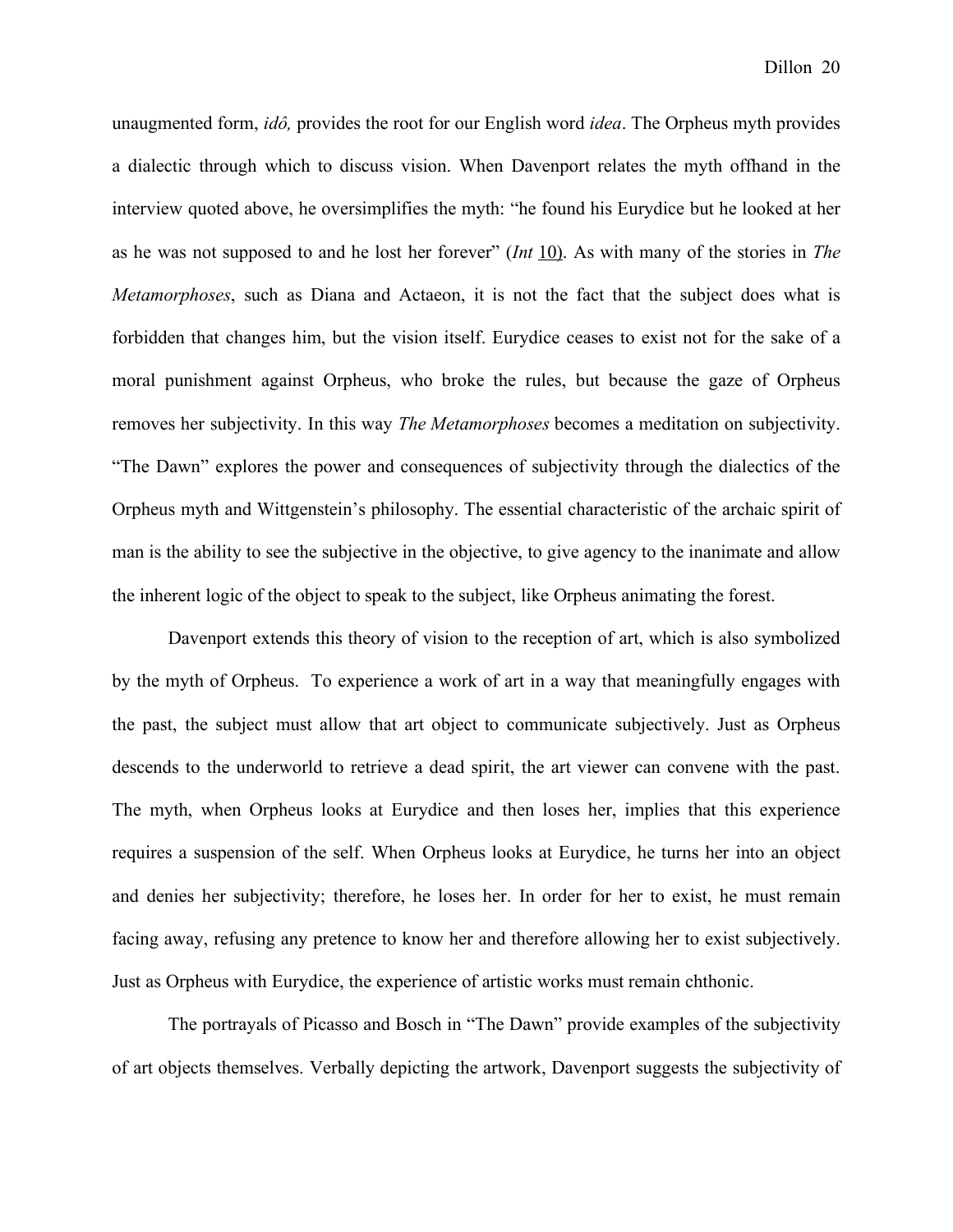the Bosch painting by portraying its internal life. In a more critical fashion, Davenport describes the communicative technique of Picasso's paintings. Bosch's *The Temptation of Saint Anthony* reoccurs several times throughout the work. In Chapter 25, Davenport juxtaposes the troubling visions of "Sint Anton" with Bruno and Adriaan, alternatively looking at a Bosch painting, browsing a sex shop, and watching a sex show:

Inside Adriaan and Bruno looked at the *praeservativer* by Bosch, clitoral vibrators, porcelain phalluses from Japan decorated with Fuji and cherry blossoms, lifesize rubber dolls, apparatus with bulbs and straps.

A movie on a skrim depicted Scandinavians copulating in a beechwood.

Sint Anton turned his weary eyes to see what show was on the kame. Hot ripples warped the liquid glare.

From under his homespun cowl, leaning on his tau cross, scratching the pig behind the ears from time to time, he watched with perfect disbelief a gourd wheeled with shekels to make a chariot drawn by mice. A lyre bird, half erased by the liquid glitter of a mirage, marched beside a turnip.

--*Ondeugend*! Bruno said. *Met milde hand. <sup>15</sup>* (*Tat* 201)

The scene contrasts the sight of the sex shop with the troubling vision in the painting. The final

line is ambiguous, so that we do not know whether Bruno refers to the hand as Bosch's painting

technique or perhaps something more erotic. When Bruno sees the life in the painting, he is

surprised and delighted, a level of excitement often reserved in contemporary society for

lascivious arts.

Much later in the story, Davenport returns to Bosch as a theoretical model. He suggests

what seems to be a romantic concept of the meeting of the mind and the environment:

Worlds, infinite worlds.

My capacity for seeing gives me access to a world which is then all the world I know. My capacity is unique, my world unique.

That is the subject of Bosch.

When a man talks like Giordano Bruno of infinite worlds it is this world alone that he describes: monads mirroring monads. Deaf, dumb, and blind I dream in a telegraphy of synapses weather, tone, color, pain, numen, rain, nostalgia. But my joy in a wildflower, my dread of death, my outrage, my just hand with my brother is from the life within the monad. To live is to choose.

That is what Bosch saw and what he imagined Sint Anton saw. Everyman his hog and eiderdown, raging tooth and pitcher of gall. The bubble in which Bosch puts us is our *individuum*, never without the knife of dominion slicing in, the fish of company obtruding, the thistle of time sprouting through the floor. (*Tat* 249)

<sup>&</sup>lt;sup>15</sup> Dutch: Naughty! With a mild hand.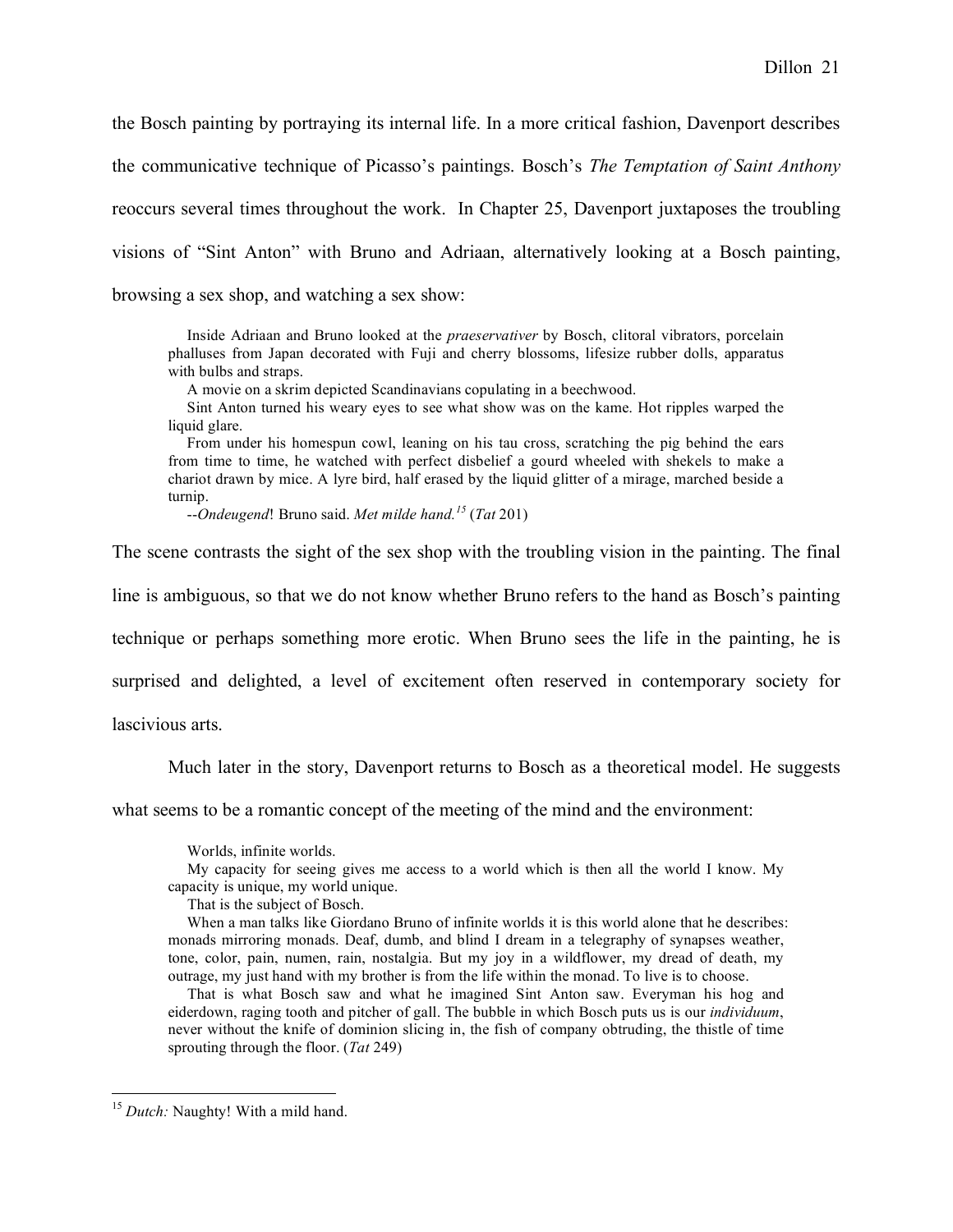On the other hand, the subject matter of the Picasso paintings in the story suggests the changes the subject brings to the object. In Chapter 19, Davenport describes Adriaan in his study. By describing his study, Davenport describes the man:

Adriaan sat in his orange and brown Rietveld chair. On the cork bulletin board before him were thumbtacked four of the ink drawings Picasso did in 1954 of women and artists.

In one Cupid holds an old man's mask to his face. A woman, nude except for wristwatch and beads, watches him with amused, indulgent eyes, longlashed Roman eyes.

In another, a blonde wearing only a garland in her hair pretends to be frightened of the same Cupid. His mask is grotesque but smiling.

Cupid peeps from behind the mask in the next drawing, and the woman giggles.

In the fourth drawing an old man has replaced Cupid. His back is bent, his genitals withered,

his face Tithonian. The girl is more beautiful than in the other drawings. There is no girlish silliness in her face. She is intelligent and calm.

*Persephone est, et Plutus senex, aurum hic, flos illa.* (*Tat* 183)

Cupid, or Pluto, wears a variety of masks, each changing the subject he looks at. The ability of the subject to react to the viewer still suggests agency in the object itself. When analyzing the style of Picasso, Davenport again implies that art objects may have subjectivity by implying that they possess language. He describes the differences in visual languages in terms of national tongues: "Picasso paints in Latin, in Italian and Spanish. Braque has always painted in Greek. He can do *men, de, and gar* with an ace of clubs, a clay pipe, a marble table. With the same objects Picasso says an ironic *même*, shrugging his Catalan shoulders" (*Tat* 194). Although the paintings portray the same objects, they possess different languages which communicate different things. Unless the viewer allows the paintings subjectivitym they appear merely a playing card, a pipe, and a tape; they do not speak the words of Picasso or Braque.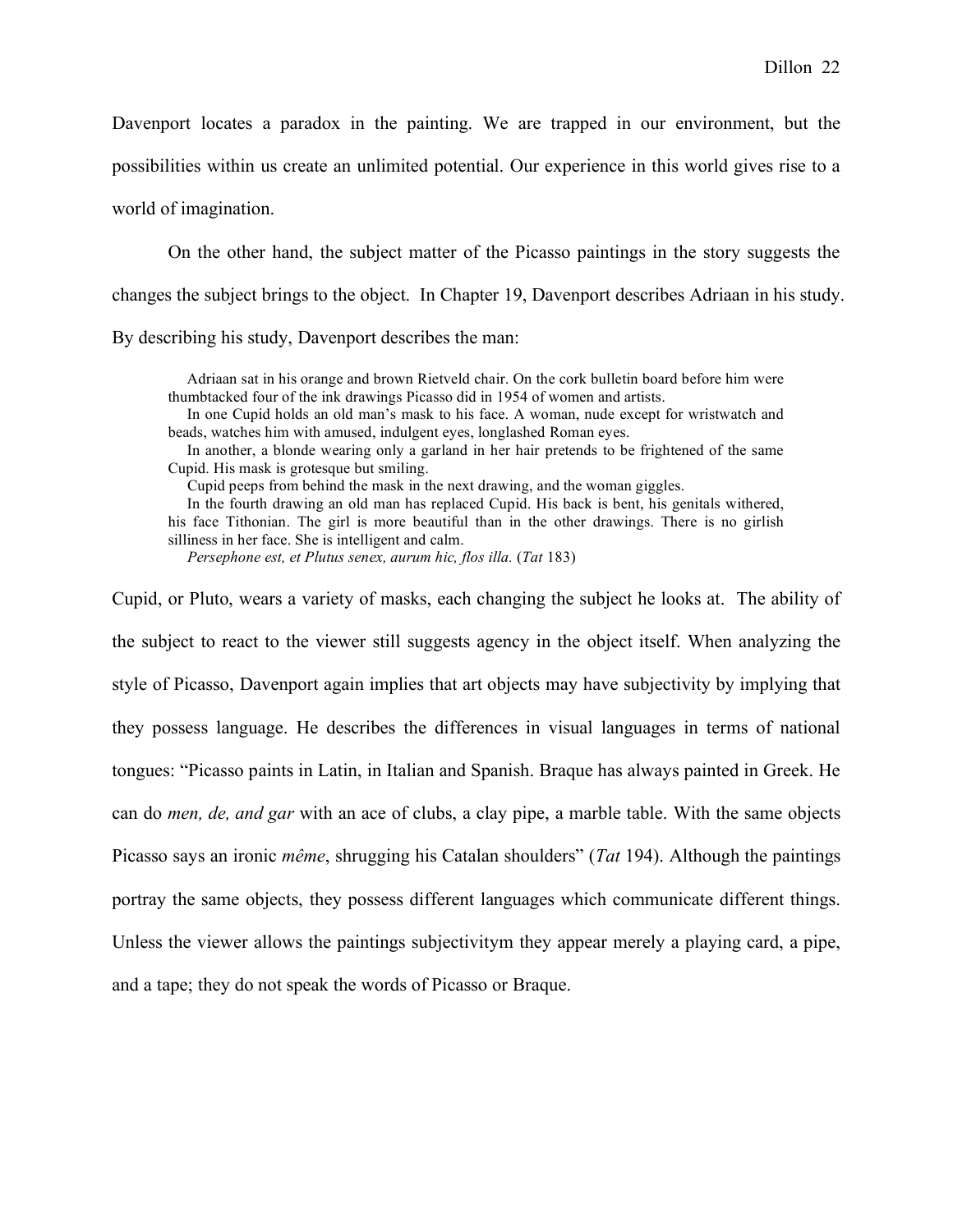### **Conclusion: The Power of the Imagination**

In one place in *Tatlin!*, Davenport dramatizes the control of the imagination over reality in a curious way. On the page that lists "Library of Congress Cataloging in Publications Data", we read:

"The Aeroplanes at Brescia" follows Kafka's and Max Brod's account of an event. "Tatlin!" is indebted to Callia Gray's pioneer work, *The Great Experiment: Russian Art 1863-1922.* Parts of "The Dawn in Erewhon" are excerpts translated from Adriaan van Hovendaal's *Het Erewhonisch Schetsboek* and *Higgs Reizen in Erewhonland.*

On such a (seemingly) official page, it is remarkable to find fiction. The first two titles are works written by actual people, but the second two are books written by a fictional philosopher. The *Het Erewhonish Schetsboek* does indeed (at least partially) exist but the portions subsequently written by Guy Davenport and published had probably not been drafted as stories as early as the printing of *Tatlin!*. The original readers of *Tatlin!* would not have known of these forthcoming books. The name on the bibliographic information record becomes one of the many esoteric names encountered by the reader of *Tatlin!.*

The obscure references in the writing are deliberate. Davenport delights in their obscurity and encourages the reader to do the same. The intentional obscurity becomes simultaneously didactic and playful. So when we encounter the name *van Hovendaal* in a list of otherwise historically real people, it is natural to at least suspect ignorance and think that he is some obscure philosopher, otherwise overlooked outside of Davenport's lucubration. The possibility is strong enough that an informed interviewer, poet, lecturer and editor of *Vort* magazine Barry Alpert, asked Davenport about the real Adriaan:

BA? [sic] How long have you been familiar with the work of Adriaan van Hovendaal? GD? [sic] There is no such person.

BA: Then what's the function of the note where you indicate that you translate from two his works? GD: All right. That story, if it is a story, is about Samuel Butler's Erewhon. In a sense I'm updating Butler's Erewhon. (*Int* 10)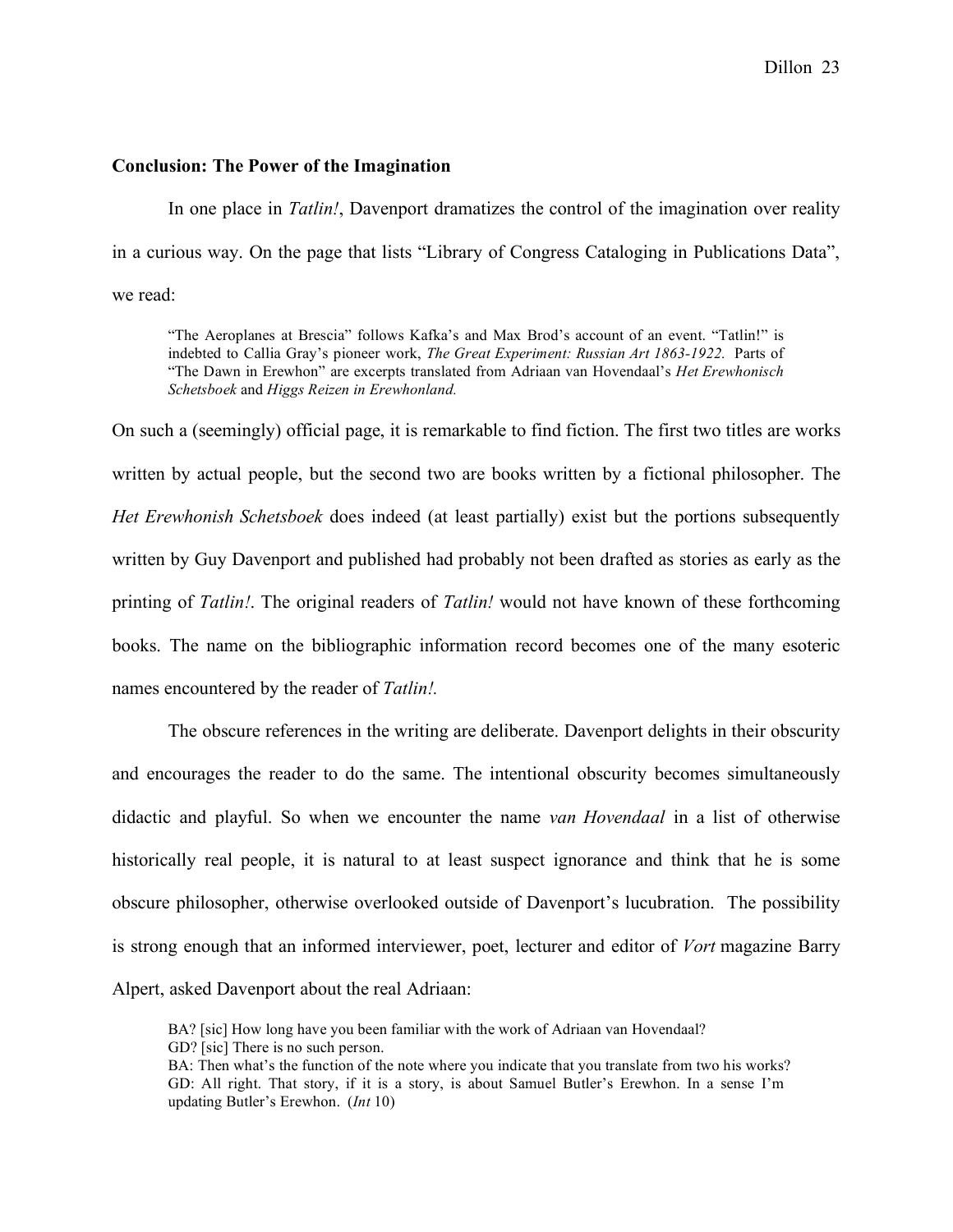Dillon 24

Like many artists when asked to explain their work, the publicity-shy and generally reclusive Davenport does not answer the question. He offers an explanation of the piece, but his superficial explanation seems out of sheer exasperation of critical incompetence; the information in his answer should be obvious to all but the most careless perusal.

The function of the note, like the paratactic sentences that compose the work, is up for interpretation. He could just be sharing a joke with the reader interested enough to read such a page. But the note may be more significant than a sly nudge to the reader. It suggests that Adriaan is Davenport's alter-ego. The note confirms the reality of the author of these books. As Davenport has indeed written these books, he by transition becomes Adriaan van Hovendaal. Adriaan is his *daimon.* But, regardless of intention, the note raises a more profound question that follows both the writing and lectures of Guy Davenport: what truly is the difference between the historical figures Davenport treats in his fiction and the characters he creates? Is there a difference between people such as Franz Kafka, Edgar Allen Poe, Ludwig Wittgenstein and others such as Adriaan van Hovendaal? Davenport reminds us that history and fiction both occur in the human imagination.

Davenport explores the implications and possibilities of the imagination. The condition of the imagination, in which there is a simultaneous reality of fiction and fiction of reality, offers fascinating possibilities of freedom and compels morality. The emphasis in the work is on the process, not the condition of the imagination:

<sup>&</sup>quot;Mr. Davenport, are you making this all up, or is it true?" So, after class, a student; to whom Mr. Davenport, "Who's to say?"

Who indeed? Whether or not truth is created, insight is creative. Something seen that was never seen before has been fetched *ex nihilo* as inexplicably the Elohim fetched the heavens and the earth.<sup>16</sup>

 $16$  Hugh Kenner, "Ex Nihilo" Vort 3:3 (1976), 30.